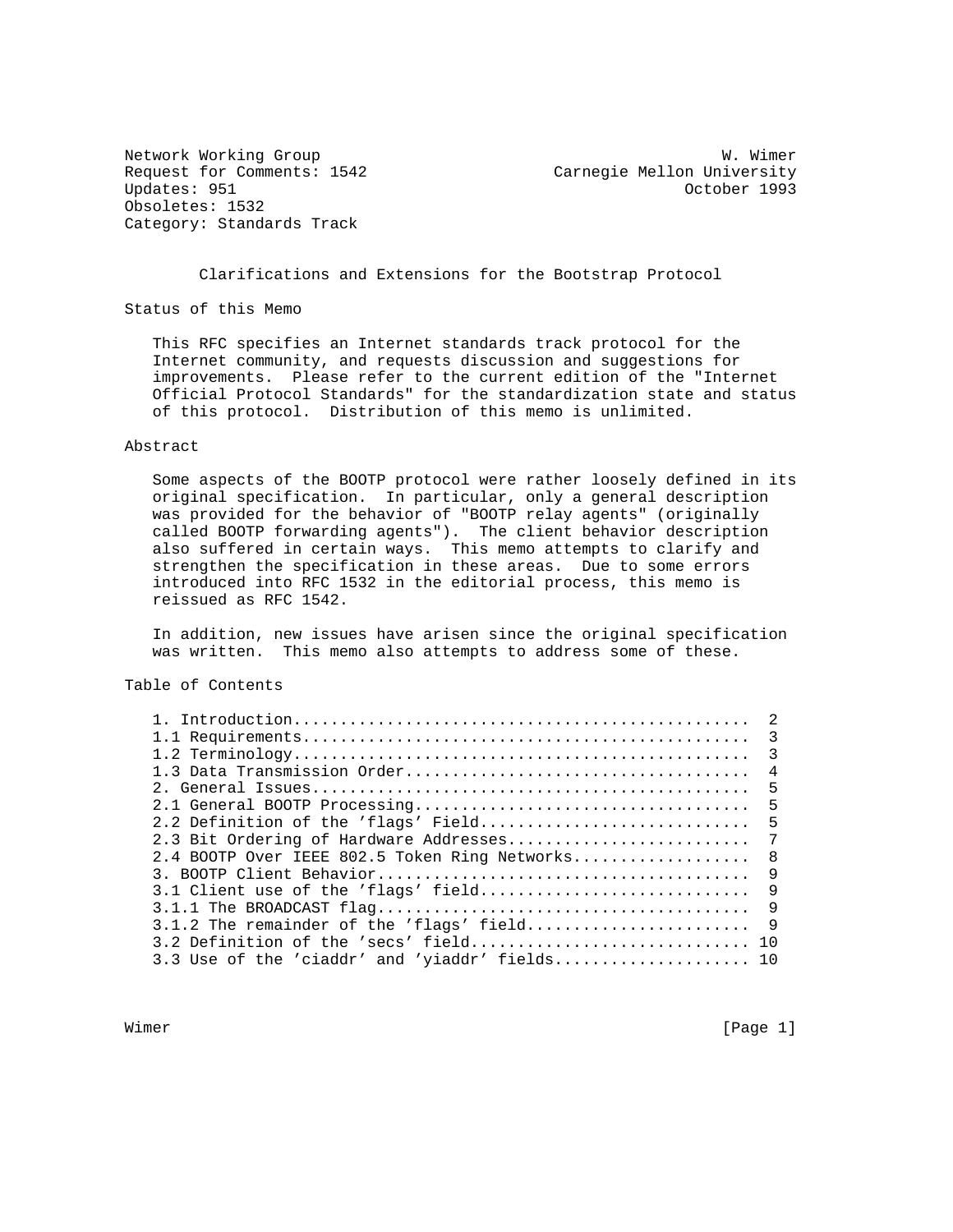| 3.4 Interpretation of the 'giaddr' field 11        |  |
|----------------------------------------------------|--|
| 3.5 Vendor information "magic cookie" 12           |  |
|                                                    |  |
| 4.1 General BOOTP Processing for Relay Agents 14   |  |
|                                                    |  |
|                                                    |  |
|                                                    |  |
| 5.1 Reception of BOOTREQUEST Messages 18           |  |
|                                                    |  |
|                                                    |  |
| 5.4 Strategy for Delivery of BOOTREPLY Messages 20 |  |
|                                                    |  |
|                                                    |  |
|                                                    |  |
|                                                    |  |

### 1. Introduction

 The Bootstrap Protocol (BOOTP) is a UDP/IP-based protocol which allows a booting host to configure itself dynamically and without user supervision. BOOTP provides a means to notify a host of its assigned IP address, the IP address of a boot server host, and the name of a file to be loaded into memory and executed [1]. Other configuration information such as the local subnet mask, the local time offset, the addresses of default routers, and the addresses of various Internet servers can also be communicated to a host using BOOTP [2].

 Unfortunately, the original BOOTP specification [1] left some issues of the protocol open to question. The exact behavior of BOOTP relay agents formerly called "BOOTP forwarding agents") was not clearly specified. Some parts of the overall protocol specification actually conflict, while other parts have been subject to misinterpretation, indicating that clarification is needed. This memo addresses these problems.

 Since the introduction of BOOTP, the IEEE 802.5 Token Ring Network has been developed which presents a unique problem for BOOTP's particular message-transfer paradigm. This memo also suggests a solution for this problem.

 NOTE: Unless otherwise specified in this document or a later document, the information and requirements specified througout this document also apply to extensions to BOOTP such as the Dynamic Host Configuration Protocol (DHCP) [3].

Wimer [Page 2]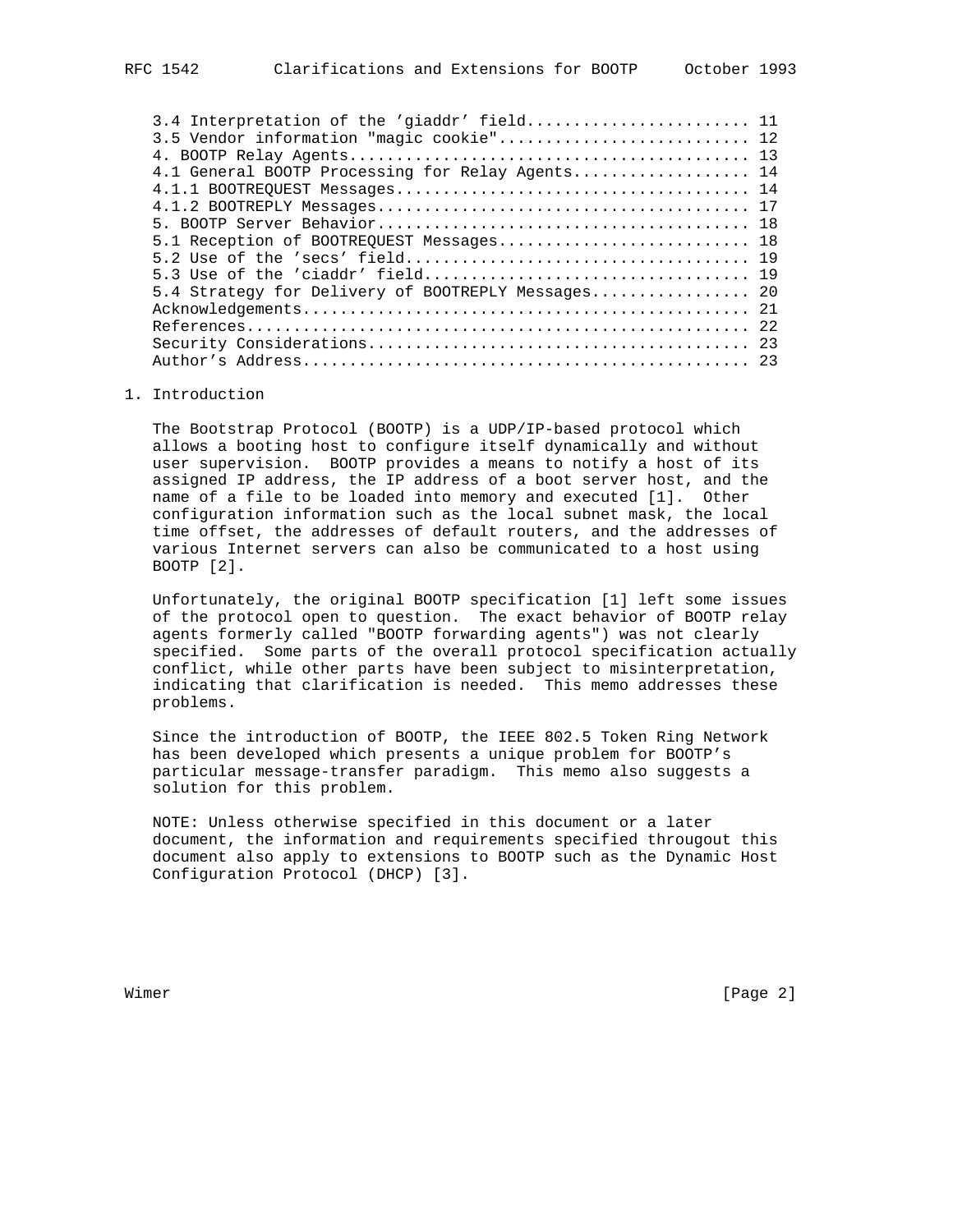## 1.1 Requirements

 In this memo, the words that are used to define the significance of particular requirements are capitalized. These words are:

o "MUST"

 This word or the adjective "REQUIRED" means that the item is an absolute requirement of the specification.

o "MUST NOT"

 This phrase means that the item is an absolute prohibition of the specification.

o "SHOULD"

 This word or the adjective "RECOMMENDED" means that there may exist valid reasons in particular circumstances to ignore this item, but the full implications should be understood and the case carefully weighed before choosing a different course.

o "SHOULD NOT"

 This phrase means that there may exist valid reasons in particular circumstances when the listed behavior is acceptable or even useful, but the full implications should be understood and the case carefully weighed before implementing any behavior described with this label.

o "MAY"

 This word or the adjective "OPTIONAL" means that this item is truly optional. One vendor may choose to include the item because a particular marketplace requires it or because it enhances the product, for example; another vendor may omit the same item.

# 1.2 Terminology

This memo uses the following terms:

#### BOOTREQUEST

 A BOOTREQUEST message is a BOOTP message sent from a BOOTP client to a BOOTP server, requesting configuration information.

Wimer [Page 3]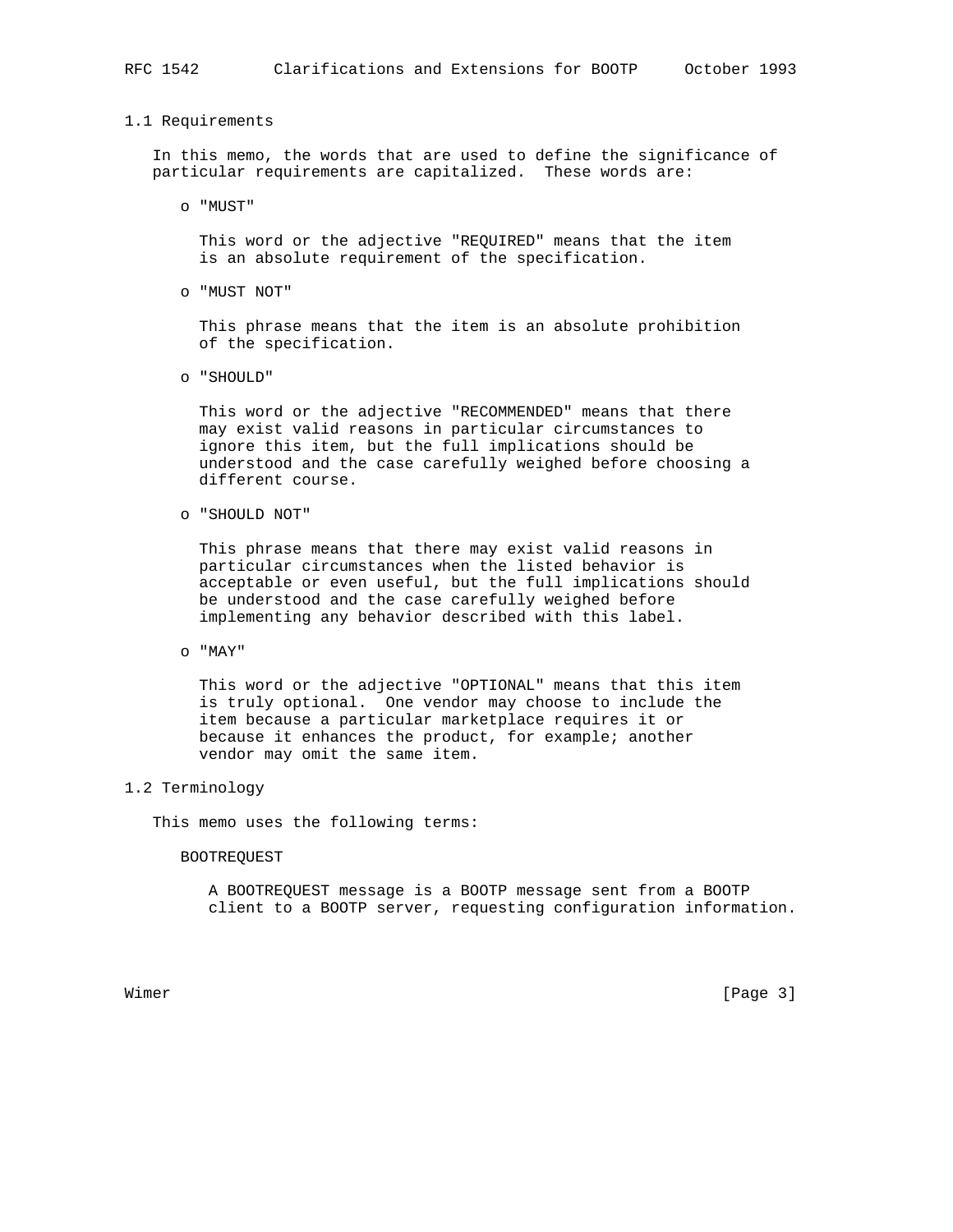#### BOOTREPLY

 A BOOTREPLY message is a BOOTP message sent from a BOOTP server to a BOOTP client, providing configuration information.

Silently discard

 This memo specifies several cases where a BOOTP entity is to "silently discard" a received BOOTP message. This means that the entity is to discard the message without further processing, and that the entity will not send any ICMP error message as a result. However, for diagnosis of problems, the entity SHOULD provide the capability of logging the error, including the contents of the silently-discarded message, and SHOULD record the event in a statistics counter.

1.3 Data Transmission Order

 The order of transmission of the header and data described in this document is resolved to the octet level. Whenever a diagram shows a group of octets, the order of transmission of those octets is the normal order in which they are read in English. For example, in the following diagram, the octets are transmitted in the order they are numbered.

| 0 1 2 3 4 5 6 7 8 9 0 1 2 3 4 5     |  |  |                     |  |  |  |  |
|-------------------------------------|--|--|---------------------|--|--|--|--|
| +-+-+-+-+-+-+-+-+-+-+-+-+-+-+-+-+-+ |  |  |                     |  |  |  |  |
|                                     |  |  | $1 \quad 1 \quad 2$ |  |  |  |  |
|                                     |  |  |                     |  |  |  |  |
|                                     |  |  | $\sim$ 1.           |  |  |  |  |
|                                     |  |  |                     |  |  |  |  |
|                                     |  |  |                     |  |  |  |  |
|                                     |  |  |                     |  |  |  |  |

 Whenever an octet represents a numeric quantity, the leftmost bit in the diagram is the high order or most significant bit. That is, the bit labeled 0 is the most significant bit. For example, the following diagram represents the value 170 (decimal).

|  |  |  |  | 0 1 2 3 4 5 6 7   |
|--|--|--|--|-------------------|
|  |  |  |  | +-+-+-+-+-+-+-+-+ |
|  |  |  |  | 10101010          |
|  |  |  |  | +---------------+ |

 Similarly, whenever a multi-octet field represents a numeric quantity the leftmost bit of the whole field is the most significant bit. When a multi-octet quantity is transmitted the most significant octet

Wimer [Page 4]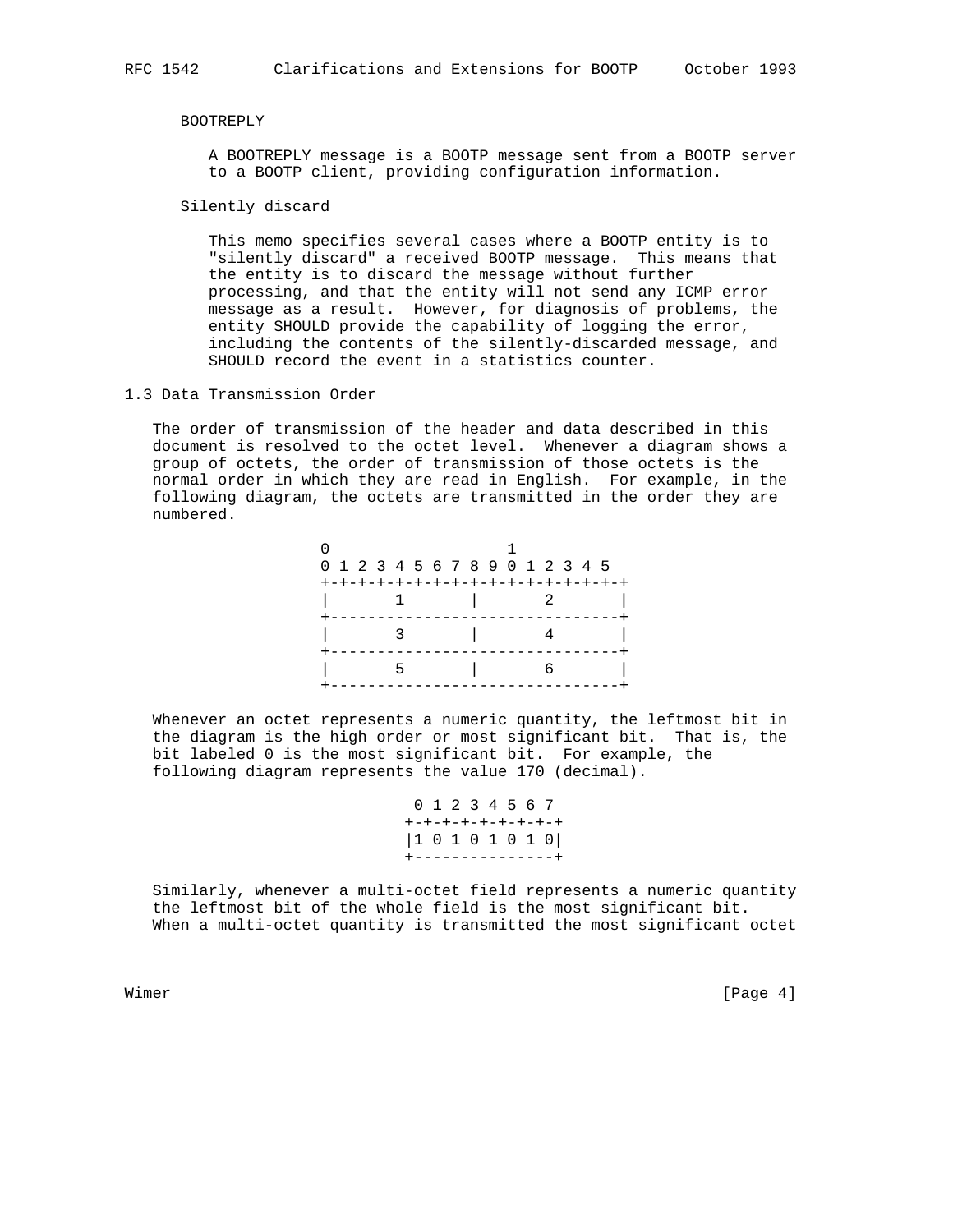is transmitted first.

2. General Issues

 This section covers issues of general relevance to all BOOTP entities (clients, servers, and relay agents).

2.1 General BOOTP Processing

 The following consistency checks SHOULD be performed on BOOTP messages:

 o The IP Total Length and UDP Length must be large enough to contain the minimal BOOTP header of 300 octets (in the UDP data field) specified in [1].

 NOTE: Future extensions to the BOOTP protocol may increase the size of BOOTP messages. Therefore, BOOTP messages which, according to the IP Total Length and UDP Length fields, are larger than the minimum size specified by [1] MUST also be accepted.

 o The 'op' (opcode) field of the message must contain either the code for a BOOTREQUEST (1) or the code for a BOOTREPLY (2).

 BOOTP messages not meeting these consistency checks MUST be silently discarded.

2.2 Definition of the 'flags' Field

 The standard BOOTP message format defined in [1] includes a two-octet field located between the 'secs' field and the 'ciaddr' field. This field is merely designated as "unused" and its contents left unspecified, although Section 7.1 of [1] does offer the following suggestion:

 "Before setting up the packet for the first time, it is a good idea to clear the entire packet buffer to all zeros; this will place all fields in their default state."

 This memo hereby designates this two-octet field as the 'flags' field.

 This memo hereby defines the most significant bit of the 'flags' field as the BROADCAST (B) flag. The semantics of this flag are discussed in Sections 3.1.1 and 4.1.2 of this memo.

 The remaining bits of the 'flags' field are reserved for future use. They MUST be set to zero by clients and ignored by servers

Wimer [Page 5]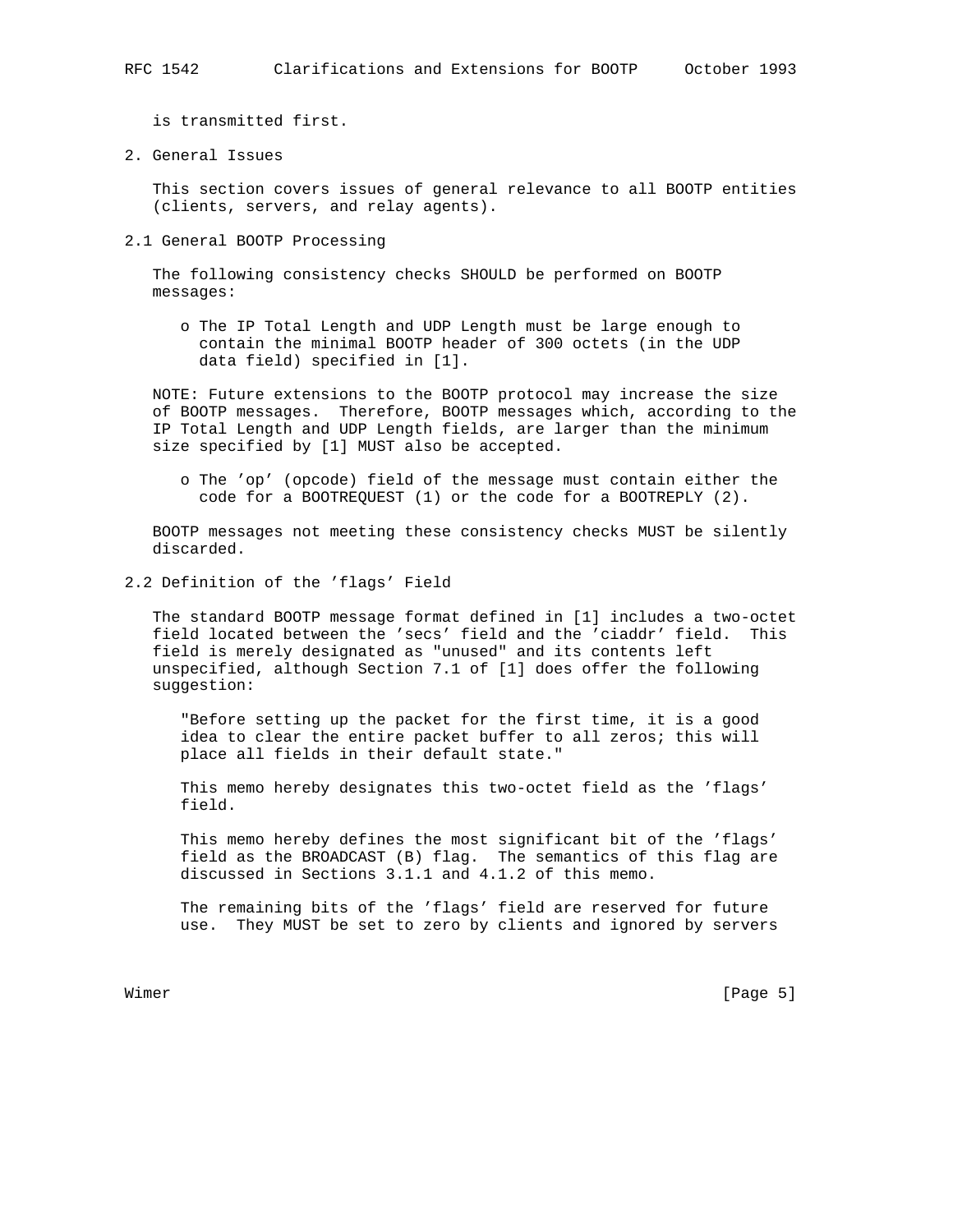and relay agents.

The 'flags' field, then, appears as follows:

 0 1 0 1 2 3 4 5 6 7 8 9 0 1 2 3 4 5 +-+-+-+-+-+-+-+-+-+-+-+-+-+-+-+-+  $|B|$  MBZ  $|B|$ +-+-----------------------------+

where:

B BROADCAST flag (discussed in Sections 3.1.1 and 4.1.2)

MBZ MUST BE ZERO (reserved for future use)

 The format of a BOOTP message is shown below. The numbers in parentheses indicate the size of each field in octets.

Wimer [Page 6]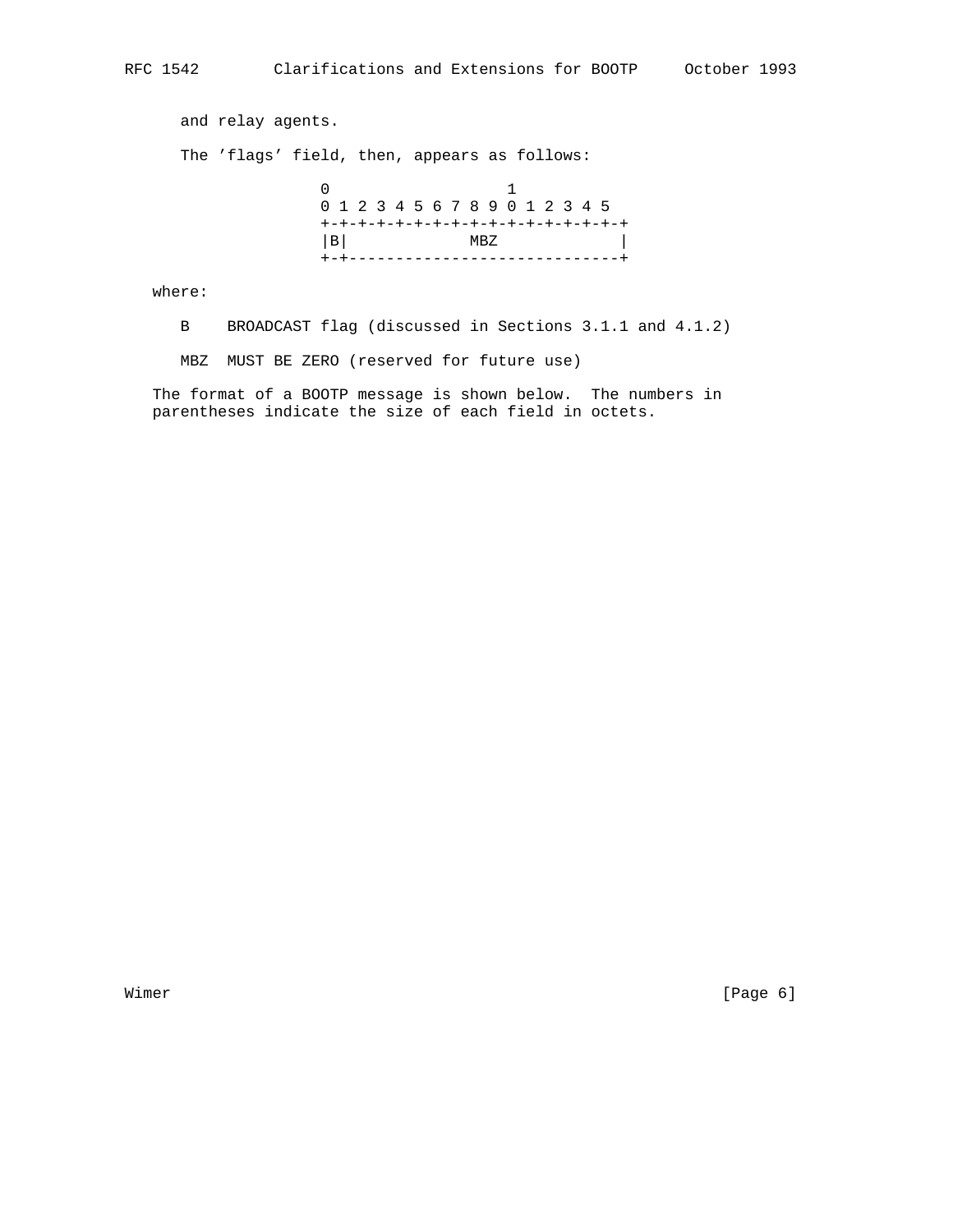0  $1$  2 3 0 1 2 3 4 5 6 7 8 9 0 1 2 3 4 5 6 7 8 9 0 1 2 3 4 5 6 7 8 9 0 1 +-+-+-+-+-+-+-+-+-+-+-+-+-+-+-+-+-+-+-+-+-+-+-+-+-+-+-+-+-+-+-+-+ | op (1) | htype (1) | hlen (1) | hops (1) | +---------------+---------------+---------------+---------------+ | xid (4) | +-------------------------------+-------------------------------+ secs (2)  $\qquad \qquad$  | flags (2) +-------------------------------+-------------------------------+ | ciaddr (4) | +---------------------------------------------------------------+ | yiaddr (4) | +---------------------------------------------------------------+ siaddr (4) +---------------------------------------------------------------+ giaddr (4) +---------------------------------------------------------------+ | | | chaddr (16) | | | | | +---------------------------------------------------------------+ | | sname (64) +---------------------------------------------------------------+ | | file (128) +---------------------------------------------------------------+ | | vend (64) +---------------------------------------------------------------+

### 2.3 Bit Ordering of Hardware Addresses

 The bit ordering used for link-level hardware addresses in the 'chaddr' field SHOULD be the same as the ordering used for the ARP protocol [4] on the client's link-level network (assuming ARP is defined for that network).

 The 'chaddr' field MUST be preserved as it was specified by the BOOTP client. A relay agent MUST NOT reverse the bit ordering of the 'chaddr' field even if it happens to be relaying a BOOTREQUEST between two networks which use different bit orderings.

### DISCUSSION:

 One of the primary reasons the 'chaddr' field exists is to enable BOOTP servers and relay agents to communicate directly

Wimer [Page 7]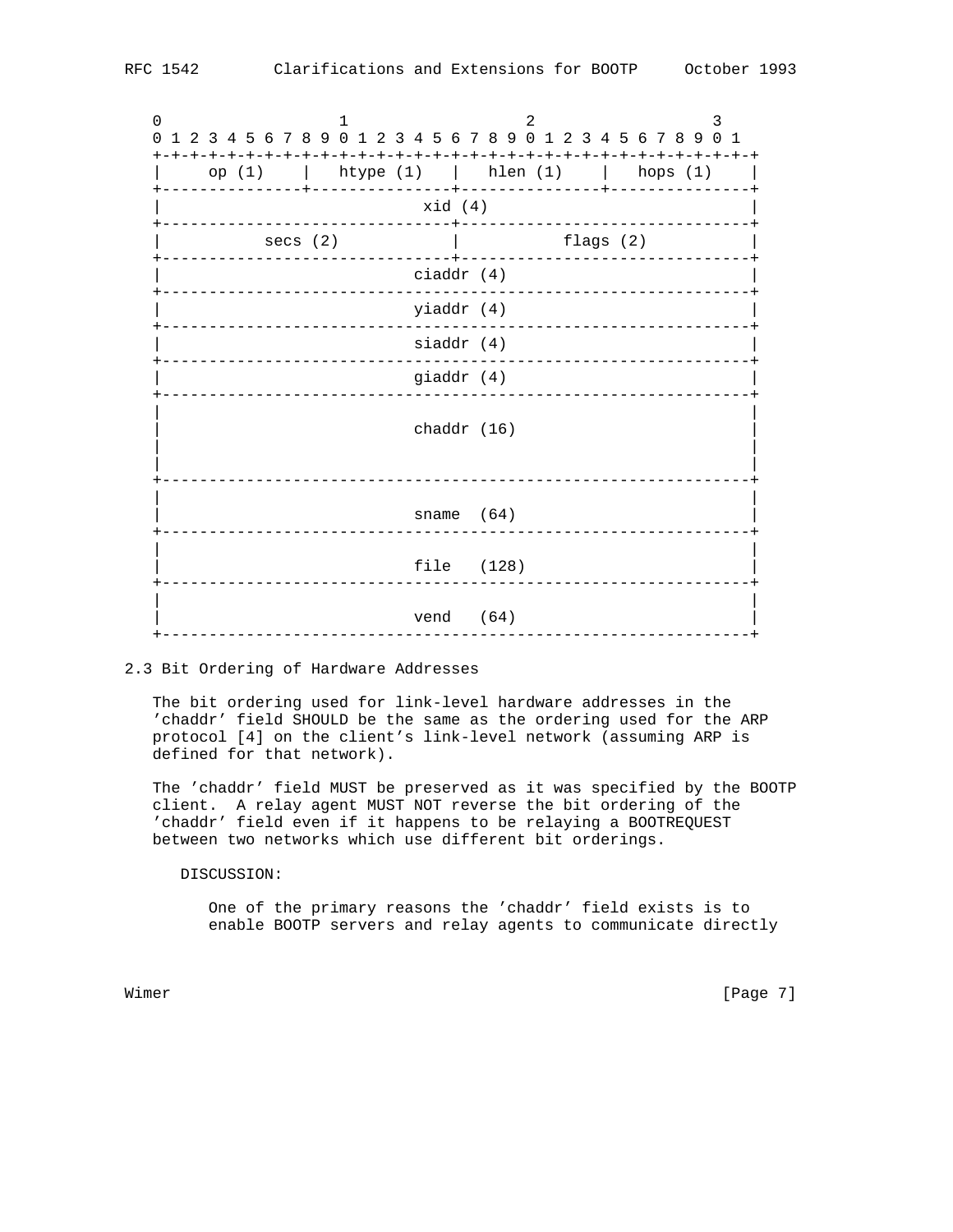with clients without the use of broadcasts. In practice, the contents of the 'chaddr' field is often used to create an ARP cache entry in exactly the same way the normal ARP protocol would have. Clearly, interoperability can only be achieved if a consistent interpretation of the 'chaddr' field is used.

 As a practical example, this means that the bit ordering used for the 'chaddr' field by a BOOTP client on an IEEE 802.5 Token Ring network is the opposite of the bit ordering used by a BOOTP client on a DIX ethernet network.

# 2.4 BOOTP Over IEEE 802.5 Token Ring Networks

 Special consideration of the client/server and client/relay agent interactions must be given to IEEE 802.5 networks because of non transparent bridging.

 The client SHOULD send its broadcast BOOTREQUEST with an All Routes Explorer RIF. This will enable servers/relay agents to cache the return route if they choose to do so. For those server/relay agents which cannot cache the return route (because they are stateless, for example), the BOOTREPLY message SHOULD be sent to the client's hardware address, as taken from the BOOTP message, with a Spanning Tree Rooted RIF. The actual bridge route will be recorded by the client and server/relay agent by normal ARP processing code.

#### DISCUSSION:

 In the simplest case, an unbridged, single ring network, the broadcast behavior of the BOOTP protocol is identical to that of Ethernet networks. However, a BOOTP client cannot know, a priori, that an 802.5 network is not bridged. In fact, the likelihood is that the server, or relay agent, will not know either.

 Of the four possible scenerios, only two are interesting: where the assumption is that the 802.5 network is not bridged and it is, and the assumption that the network is bridged and it is not. In the former case, the Routing Information Field (RIF) will not be used; therefore, if the server/relay agent are on another segment of the ring, the client cannot reach it. In the latter case, the RIF field will be used, resulting in a few extraneous bytes on the ring. It is obvious that an almost immeasurable inefficiency is to be preferred over a complete failure to communicate.

Wimer [Page 8]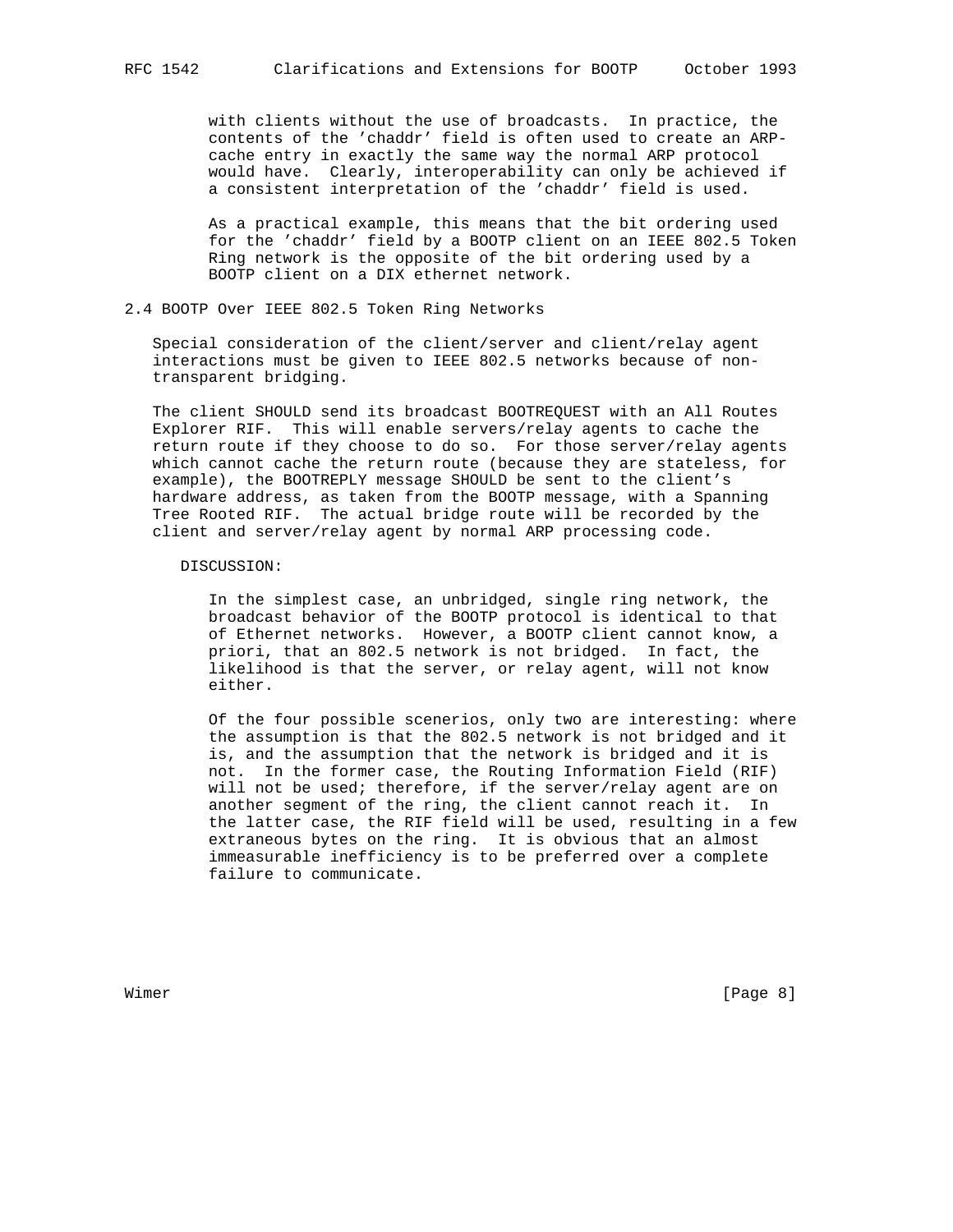Given that the assumption is that RIF fields will be needed, it is necesary to determine the optimum method for the client to reach the server/relay agent, and the optimum method for the response to be returned.

3. BOOTP Client Behavior

 This section clarifies various issues regarding BOOTP client behavior.

- 3.1 Client use of the 'flags' field
- 3.1.1 The BROADCAST flag

 Normally, BOOTP servers and relay agents attempt to deliver BOOTREPLY messages directly to a client using unicast delivery. The IP destination address (in the IP header) is set to the BOOTP 'yiaddr' address and the link-layer destination address is set to the BOOTP 'chaddr' address. Unfortunately, some client implementations are unable to receive such unicast IP datagrams until they know their own IP address (thus we have a "chicken and egg" issue). Often, however, they can receive broadcast IP datagrams (those with a valid IP broadcast address as the IP destination and the link-layer broadcast address as the link-layer destination).

 If a client falls into this category, it SHOULD set (to 1) the newly-defined BROADCAST flag in the 'flags' field of BOOTREPLY messages it generates. This will provide a hint to BOOTP servers and relay agents that they should attempt to broadcast their BOOTREPLY messages to the client.

 If a client does not have this limitation (i.e., it is perfectly able to receive unicast BOOTREPLY messages), it SHOULD NOT set the BROADCAST flag (i.e., it SHOULD clear the BROADCAST flag to 0).

#### DISCUSSION:

 This addition to the protocol is a workaround for old host implementations. Such implementations SHOULD be modified so that they may receive unicast BOOTREPLY messages, thus making use of this workaround unnecessary. In general, the use of this mechanism is discouraged.

3.1.2 The remainder of the 'flags' field

 The remaining bits of the 'flags' field are reserved for future use. A client MUST set these bits to zero in all BOOTREQUEST messages it generates. A client MUST ignore these bits in all BOOTREPLY messages

Wimer [Page 9]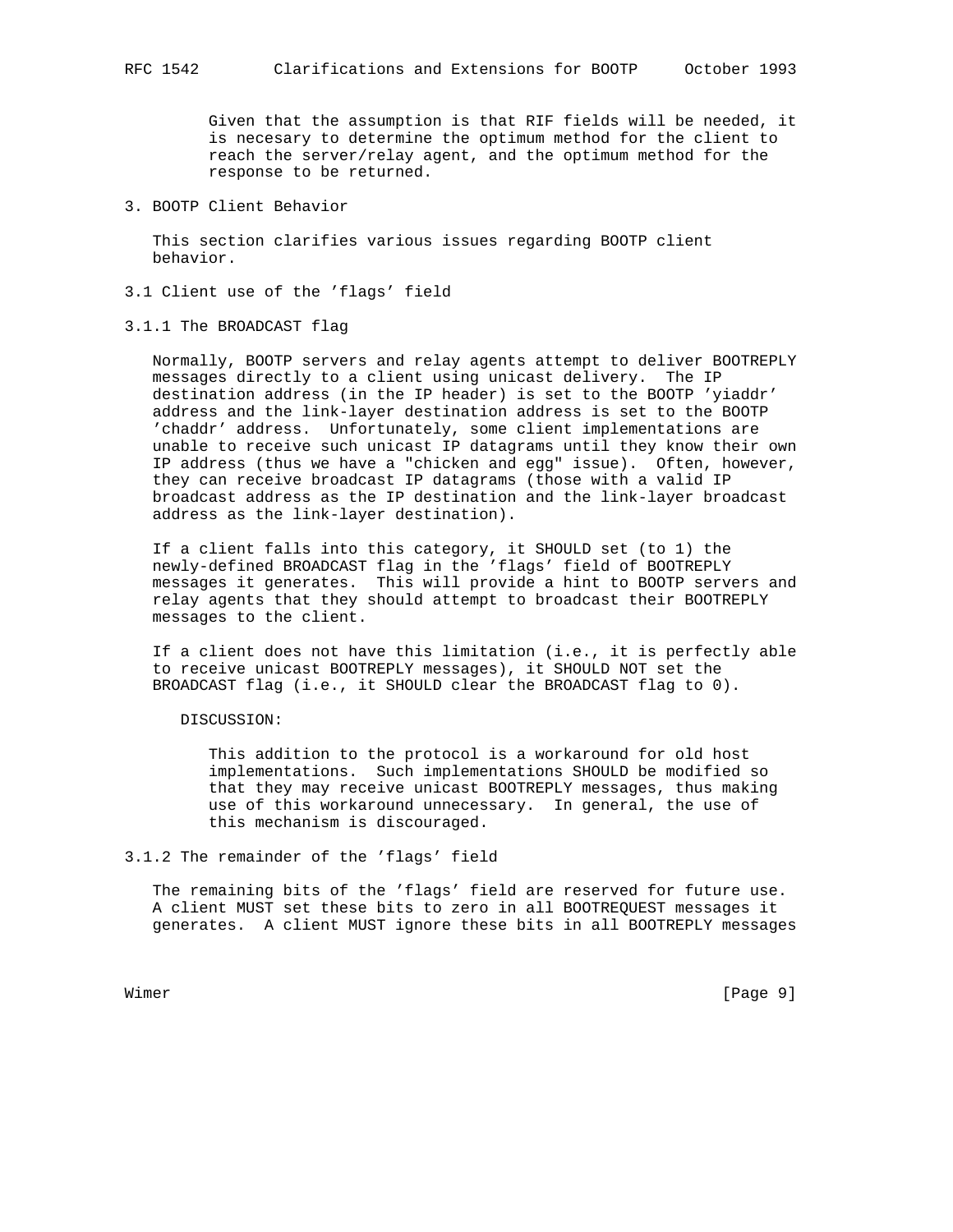it receives.

3.2 Definition of the 'secs' field

 The 'secs' field of a BOOTREQUEST message SHOULD represent the elapsed time, in seconds, since the client sent its first BOOTREQUEST message. Note that this implies that the 'secs' field of the first BOOTREQUEST message SHOULD be set to zero.

 Clients SHOULD NOT set the 'secs' field to a value which is constant for all BOOTREQUEST messages.

DISCUSSION:

 The original definition of the 'secs' field was vague. It was not clear whether it represented the time since the first BOOTREQUEST message was sent or some other time period such as the time since the client machine was powered-up. This has limited its usefulness as a policy control mechanism for BOOTP servers and relay agents. Furthermore, certain client implementations have been known to simply set this field to a constant value or use incorrect byte-ordering. Incorrect byte-ordering usually makes it appear as if a client has been waiting much longer than it really has, so a relay agent will relay the BOOTREQUEST sooner than desired (usually immediately). These implementation errors have further undermined the usefulness of the 'secs' field. These incorrect implementations SHOULD be corrected.

3.3 Use of the 'ciaddr' and 'yiaddr' fields

 If a BOOTP client does not know what IP address it should be using, the client SHOULD set the 'ciaddr' field to 0.0.0.0. If the client has the ability to remember the last IP address it was assigned, or it has been preconfigured with an IP address via some alternate mechanism, the client MAY fill the 'ciaddr' field with that IP address. If the client does place a non-zero IP address in the 'ciaddr' field, the client MUST be prepared to accept incoming unicast datagrams addressed to that IP address and also answer ARP requests for that IP address (if ARP is used on that network).

 The BOOTP server is free to assign a different IP address (in the 'yiaddr' field) than the client expressed in 'ciaddr'. The client SHOULD adopt the IP address specified in 'yiaddr' and begin using it as soon as possible.

Wimer [Page 10]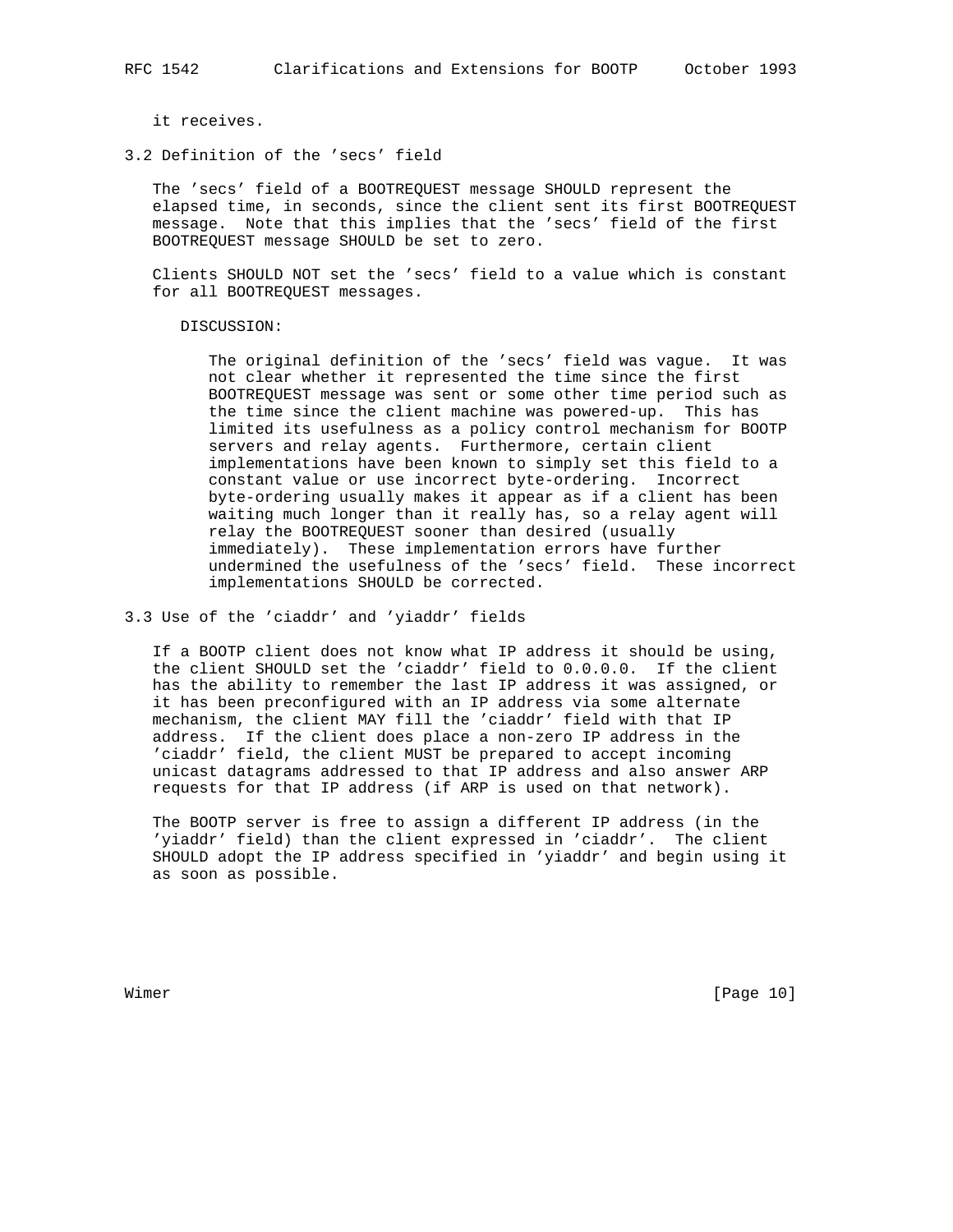#### DISCUSSION:

 There are various interpretations about the purpose of the 'ciaddr' field and, unfortunately, no agreement on a single correct interpretation. One interpretation is that if a client is willing to accept whatever IP address the BOOTP server assigns to it, the client should always place 0.0.0.0 in the 'ciaddr' field, regardless of whether it knows its previously assigned address. Conversely, if the client wishes to assert that it must have a particular IP address (e.g., the IP address was hand-configured by the host administrator and BOOTP is only being used to obtain a boot file and/or information from the 'vend' field), the client will then fill the 'ciaddr' field with the desired IP address and ignore the IP address assigned by the BOOTP server as indicated in the 'yiaddr' field. An alternate interpretation holds that the client always fills the 'ciaddr' field with its most recently-assigned IP address (if known) even if that address may be incorrect. Such a client will still accept and use the address assigned by the BOOTP server as indicated in the 'yiaddr' field. The motivation for this interpretation is to aid the server in identifying the client and/or in delivering the BOOTREPLY to the client. Yet a third (mis)interpretation allows the client to use 'ciaddr' to express the client's desired IP address, even if the client has never used that address before or is not currently using that address.

 The last interpretation is incorrect as it may prevent the BOOTREPLY from reaching the client. The server will usually unicast the reply to the address given in 'ciaddr' but the client may not be listening on that address yet, or the client may be connected to an incorrect subnet such that normal IP routing (correctly) routes the reply to a different subnet.

 The second interpretation also suffers from the "incorrect subnet" problem.

 The first interpretation seems to be the safest and most likely to promote interoperability.

## 3.4 Interpretation of the 'giaddr' field

 The 'giaddr' field is rather poorly named. It exists to facilitate the transfer of BOOTREQUEST messages from a client, through BOOTP relay agents, to servers on different networks than the client. Similarly, it facilitates the delivery of BOOTREPLY messages from the servers, through BOOTP relay agents, back to the client. In no case does it represent a general IP router to be used by the client. A

Wimer [Page 11]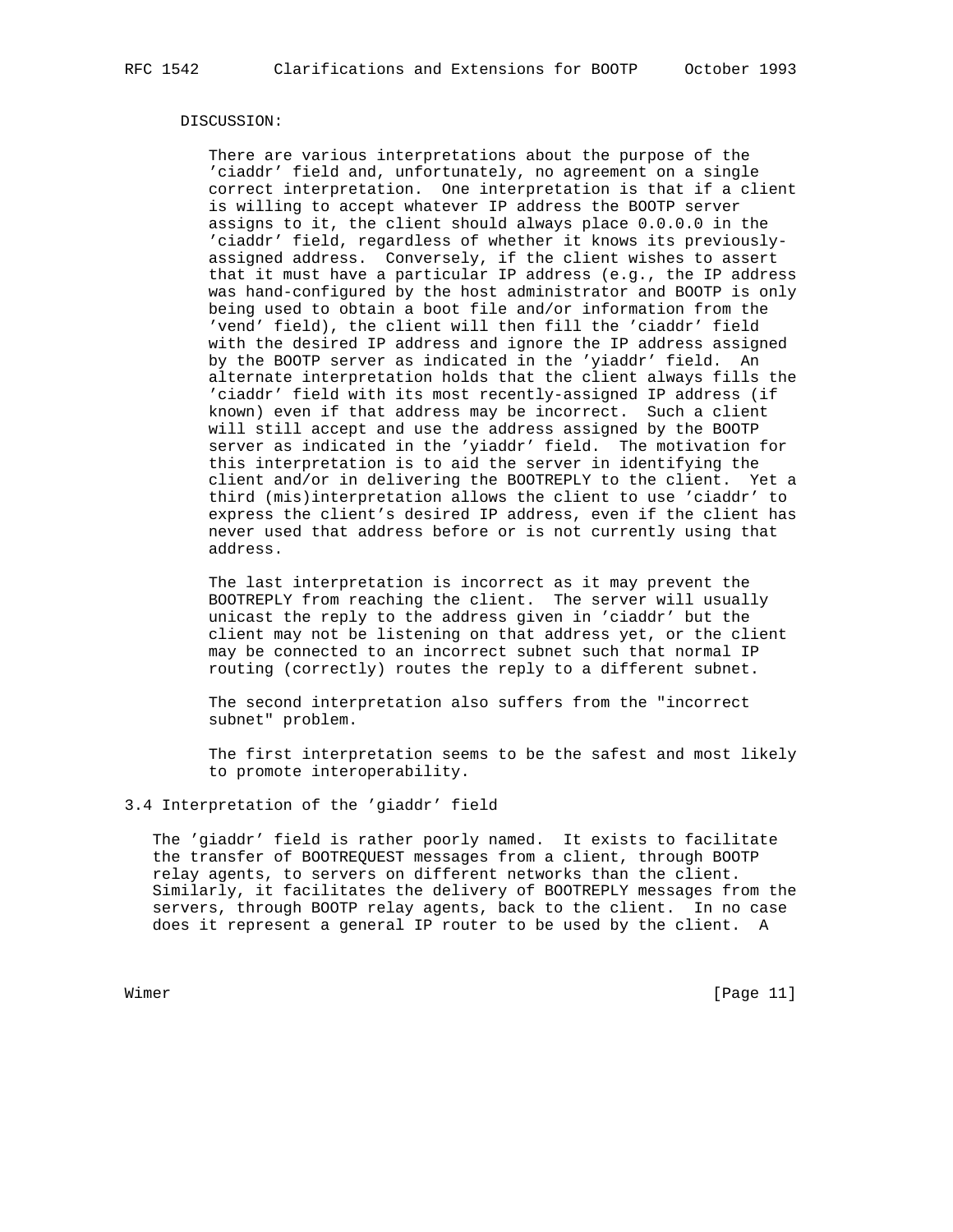BOOTP client MUST set the 'giaddr' field to zero (0.0.0.0) in all BOOTREQUEST messages it generates.

 A BOOTP client MUST NOT interpret the 'giaddr' field of a BOOTREPLY message to be the IP address of an IP router. A BOOTP client SHOULD completely ignore the contents of the 'giaddr' field in BOOTREPLY messages.

DISCUSSION:

 The semantics of the 'giaddr' field were poorly defined. Section 7.5 of [1] states:

 "If 'giaddr' (gateway address) is nonzero, then the packets should be forwarded there first, in order to get to the server."

 In that sentence, "get to" refers to communication from the client to the server subsequent to the BOOTP exchange, such as a TFTP session. Unfortunately, the 'giaddr' field may contain the address of a BOOTP relay agent that is not itself an IP router (according to [1], Section 8, fifth paragraph), in which case, it will be useless as a first-hop for TFTP packets sent to the server (since, by definition, non-routers don't forward datagrams at the IP layer).

 Although now prohibited by Section 4.1.1 of this memo, the 'giaddr' field might contain a broadcast address according to Section 8, sixth paragraph of [1]. Not only would such an address be useless as a router address, it might also cause the client to ARP for the broadcast address (since, if the client didn't receive a subnet mask in the BOOTREPLY message, it would be unable to recognize a subnet broadcast address). This is clearly undesirable.

 To reach a non-local server, clients can obtain a first-hop router address from the "Gateway" subfield of the "Vendor Information Extensions" [2] (if present), or via the ICMP router discovery protocol [5] or other similar mechanism.

3.5 Vendor information "magic cookie"

 It is RECOMMENDED that a BOOTP client always fill the first four octets of the 'vend' (vendor information) field of a BOOTREQUEST with a four-octet identifier called a "magic cookie." A BOOTP client SHOULD do this even if it has no special information to communicate to the BOOTP server using the 'vend' field. This aids the BOOTP server in determining what vendor information format it should use in its BOOTREPLY messages.

Wimer [Page 12]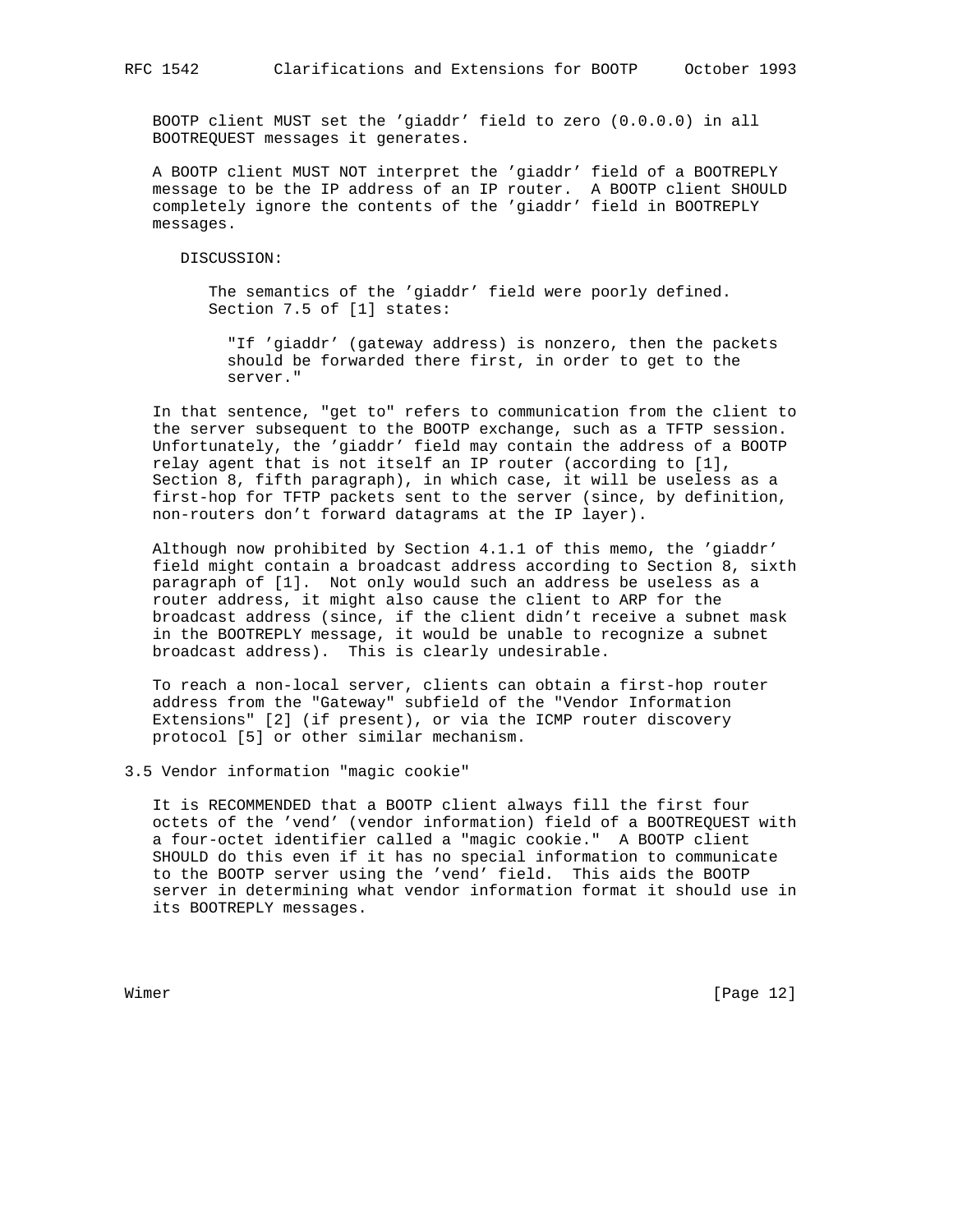If a special vendor-specific magic cookie is not being used, a BOOTP client SHOULD use the dotted decimal value 99.130.83.99 as specified in [2]. In this case, if the client has no information to communicate to the server, the octet immediately following the magic cookie SHOULD be set to the "End" tag (255) and the remaining octets of the 'vend' field SHOULD be set to zero.

#### DISCUSSION:

 Sometimes different operating systems or networking packages are run on the same machine at different times (or even at the same time!). Since the hardware address placed in the 'chaddr' field will likely be the same, BOOTREQUESTs from completely different BOOTP clients on the same machine will likely be difficult for a BOOTP server to differentiate. If the client includes a magic cookie in its BOOTREQUESTs, the server will at least know what format the client expects and can understand in corresponding BOOTREPLY messages.

# 4. BOOTP Relay Agents

 In many cases, BOOTP clients and their associated BOOTP server(s) do not reside on the same IP network or subnet. In such cases, some kind of third-party agent is required to transfer BOOTP messages between clients and servers. Such an agent was originally referred to as a "BOOTP forwarding agent." However, in order to avoid confusion with the IP forwarding function of an IP router, the name "BOOTP relay agent" is hereby adopted instead.

## DISCUSSION:

 A BOOTP relay agent performs a task which is distinct from an IP router's normal IP forwarding function. While a router normally switches IP datagrams between networks more-or-less transparently, a BOOTP relay agent may more properly be thought to receive BOOTP messages as a final destination and then generate new BOOTP messages as a result. It is incorrect for a relay agent implementation to simply forward a BOOTP message "straight through like a regular packet."

 This relay-agent functionality is most conveniently located in the routers which interconnect the clients and servers, but may alternatively be located in a host which is directly connected to the client subnet.

 Any Internet host or router which provides BOOTP relay-agent capability MUST conform to the specifications in this memo.

Wimer [Page 13]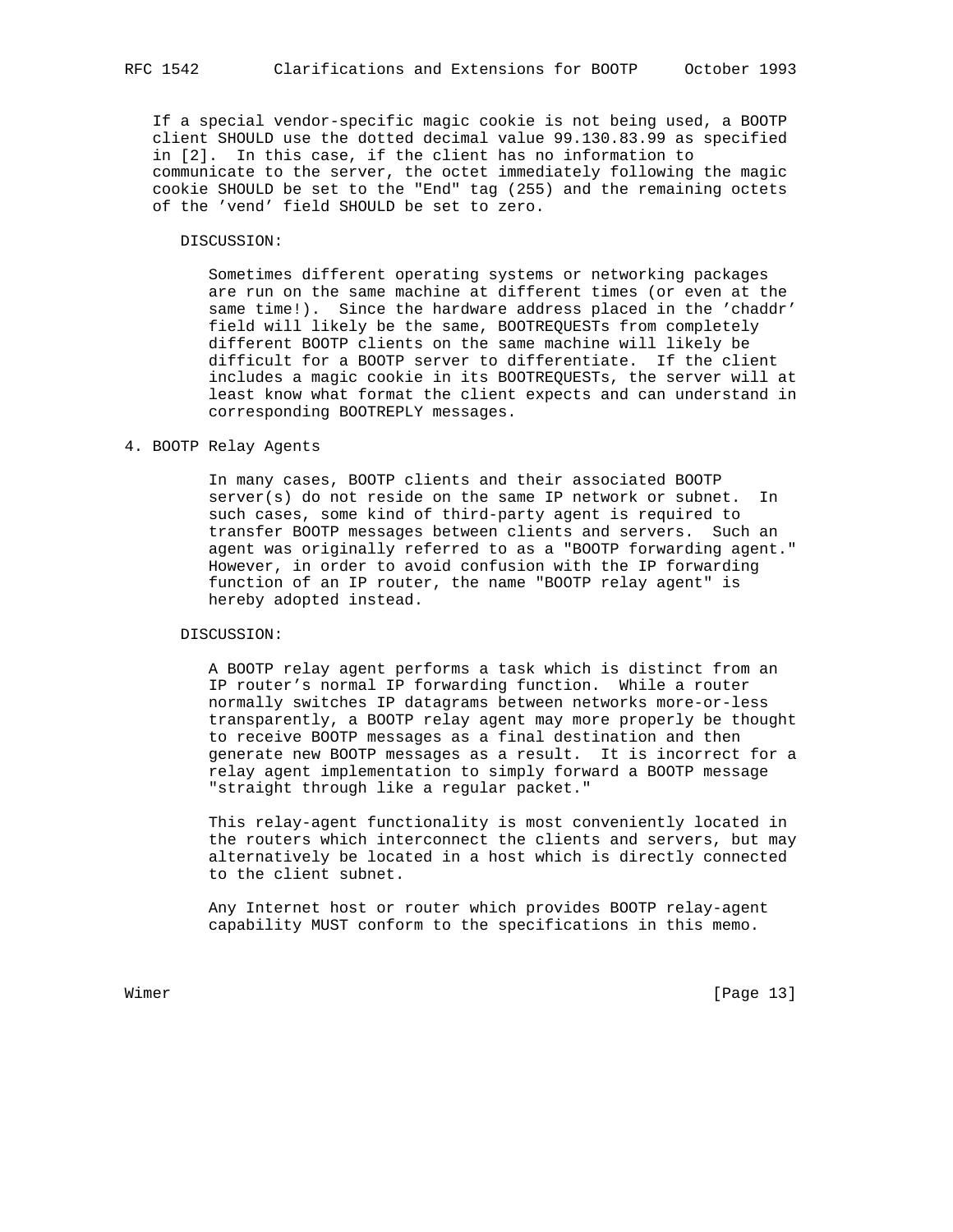### 4.1 General BOOTP Processing for Relay Agents

 All locally delivered UDP messages whose UDP destination port number is BOOTPS (67) are considered for special processing by the host or router's logical BOOTP relay agent.

 In the case of a host, locally delivered datagrams are simply all datagrams normally received by that host, i.e., broadcast and multicast datagrams as well as unicast datagrams addressed to IP addresses of that host.

 In the case of a router, locally delivered datagrams are broadcast and multicast datagrams as well as unicast datagrams addressed to IP addresses of that router. These are datagrams for which the router should be considered an end destination as opposed to an intermediate switching node. Thus a unicast datagram with an IP destination not matching any of the router's IP addresses is not considered for processing by the router's logical BOOTP relay agent.

 Hosts and routers are usually required to silently discard incoming datagrams containing illegal IP source addresses. This is generally known as "Martian address filtering." One of these illegal addresses is 0.0.0.0 (or actually anything on network 0). However, hosts or routers which support a BOOTP relay agent MUST accept for local delivery to the relay agent BOOTREQUEST messages whose IP source address is 0.0.0.0. BOOTREQUEST messages from legal IP source addresses MUST also be accepted.

 A relay agent MUST silently discard any received UDP messages whose UDP destination port number is BOOTPC (68).

DISCUSSION:

 There should be no need for a relay agent to process messages addressed to the BOOTPC port. Careful reading of the original BOOTP specification [1] will show this. Nevertheless, some relay agent implementations incorrectly relay such messages.

 The consistency checks specified in Section 2.1 SHOULD be performed by the relay agent. BOOTP messages not meeting these consistency checks MUST be silently discarded.

### 4.1.1 BOOTREQUEST Messages

 Some configuration mechanism MUST exist to enable or disable the relaying of BOOTREQUEST messages. Relaying MUST be disabled by default.

Wimer [Page 14]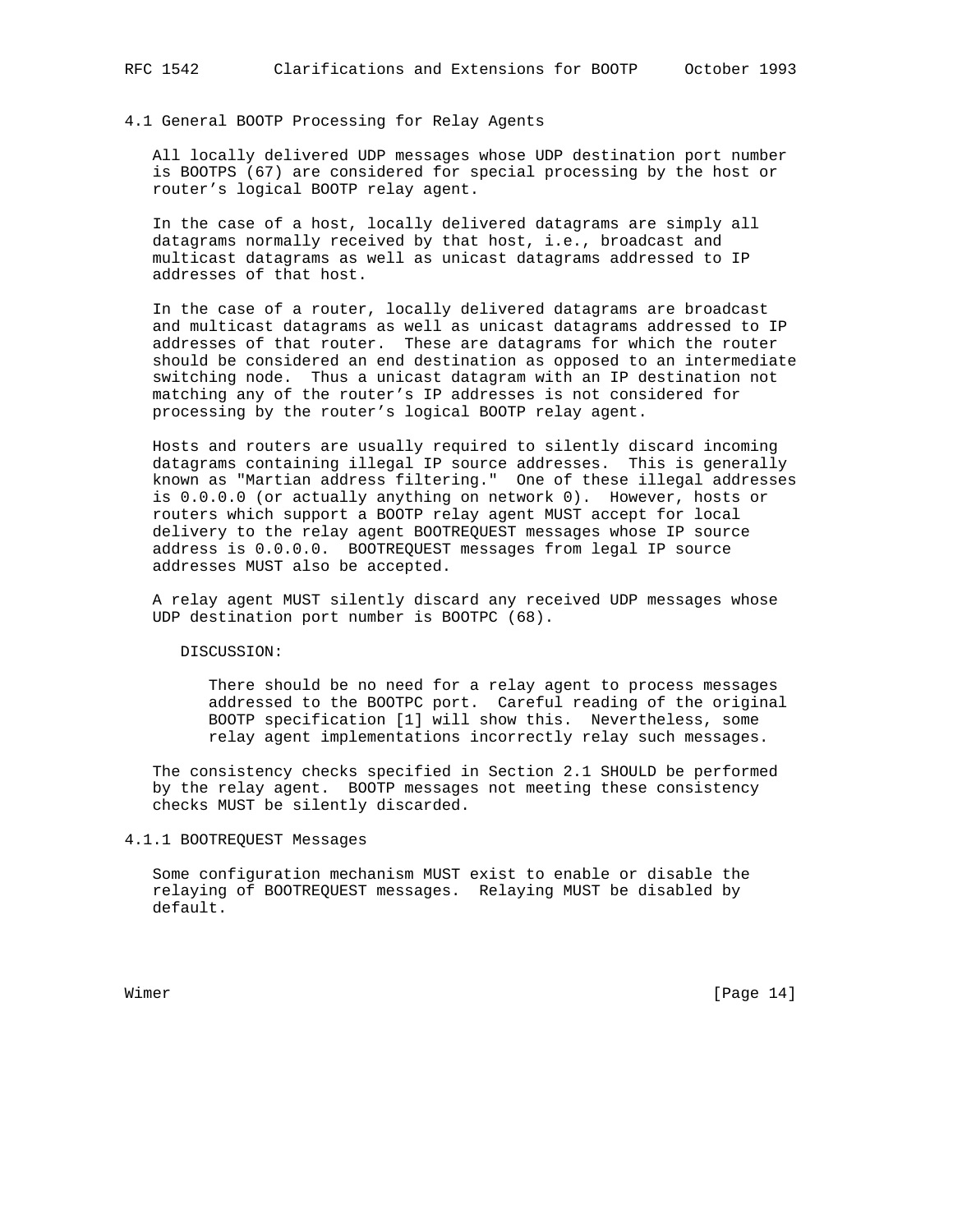DISCUSSION:

 To date, this feature of the BOOTP protocol has not necessarily been shown to be useful. See Section 3.2 for a discussion.

 The relay agent MUST silently discard BOOTREQUEST messages whose 'hops' field exceeds the value 16. A configuration option SHOULD be provided to set this threshold to a smaller value if desired by the network manager. The default setting for a configurable threshold SHOULD be 4.

 If the relay agent does decide to relay the request, it MUST examine the 'giaddr' ("gateway" IP address) field. If this field is zero, the relay agent MUST fill this field with the IP address of the interface on which the request was received. If the interface has more than one IP address logically associated with it, the relay agent SHOULD choose one IP address associated with that interface and use it consistently for all BOOTP messages it relays. If the 'giaddr' field contains some non-zero value, the 'giaddr' field MUST NOT be modified. The relay agent MUST NOT, under any circumstances, fill the 'giaddr' field with a broadcast address as is suggested in [1] (Section 8, sixth paragraph).

The value of the 'hops' field MUST be incremented.

All other BOOTP fields MUST be preserved intact.

 At this point, the request is relayed to its new destination (or destinations). This destination MUST be configurable. Further, this destination configuration SHOULD be independent of the destination configuration for any other so-called "broadcast forwarders" (e.g., for the UDP-based TFTP, DNS, Time, etc. protocols).

#### DISCUSSION:

 The network manager may wish the relaying destination to be an IP unicast, multicast, broadcast, or some combination. A configurable list of destination IP addresses provides good flexibility. More flexible configuration schemes are encouraged. For example, it may be desirable to send to the limited broadcast address (255.255.255.255) on specific physical interfaces. However, if the BOOTREQUEST message was

Wimer [Page 15]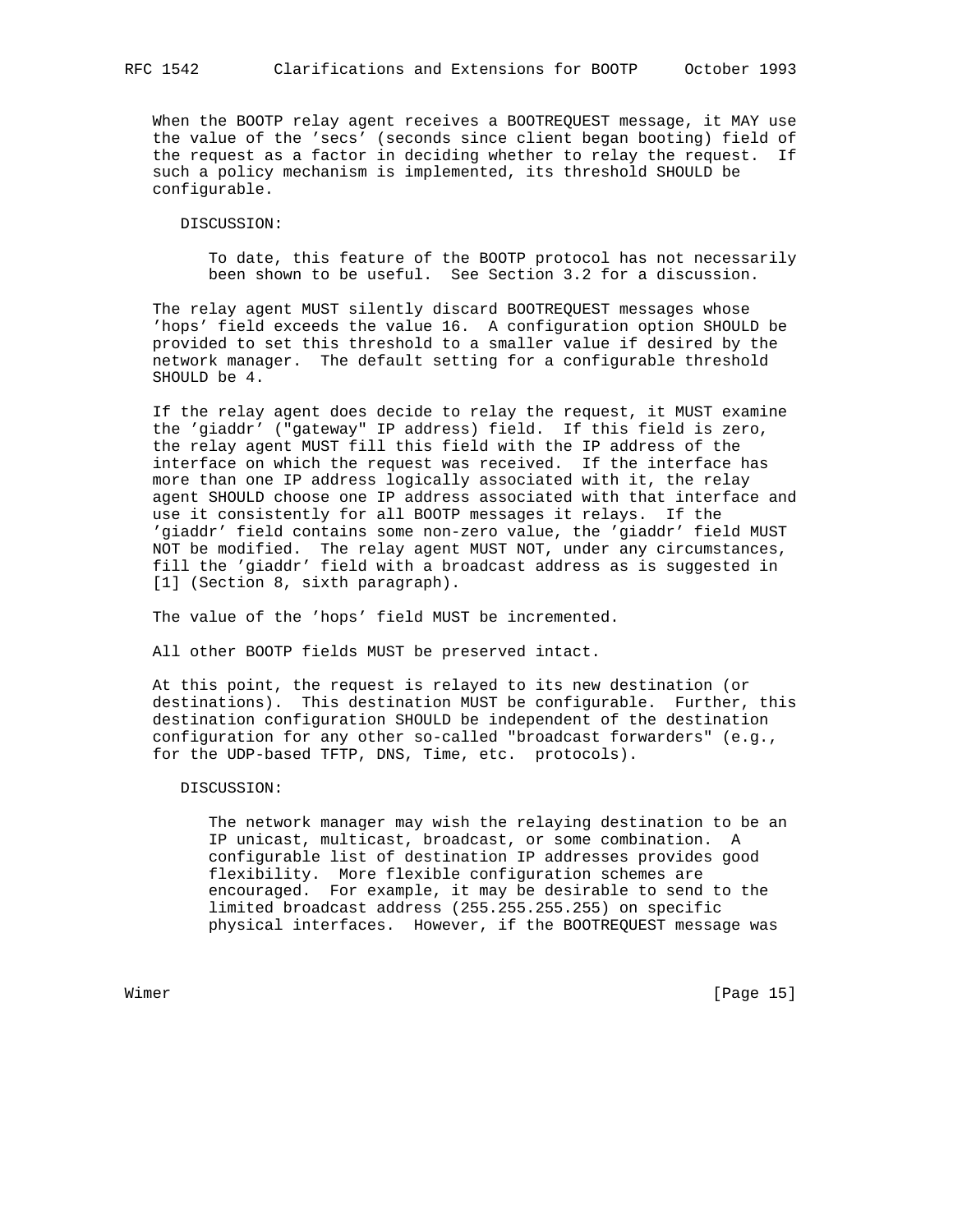received as a broadcast, the relay agent MUST NOT rebroadcast the BOOTREQUEST on the physical interface from whence it came.

 A relay agent MUST use the same destination (or set of destinations) for all BOOTREQUEST messages it relays from a given client.

# DISCUSSION:

 At least one known relay agent implementation uses a round robin scheme to provide load balancing across multiple BOOTP servers. Each time it receives a new BOOTREQUEST message, it relays the message to the next BOOTP server in a list of servers. Thus, with this relay agent, multiple consecutive BOOTREQUEST messages from a given client will be delivered to different servers.

 Unfortunately, this well-intentioned scheme reacts badly with DHCP [3] and perhaps other variations of the BOOTP protocol which depend on multiple exchanges of BOOTREQUEST and BOOTREPLY messages between clients and servers. Therefore, all BOOTREQUEST messages from a given client MUST be relayed to the same destination (or set of destinations).

 One way to meet this requirement while providing some load balancing benefit is to hash the client's link-layer address (or some other reliable client-identifying information) and use the resulting hash value to select the appropriate relay destination (or set of destinations). The simplest solution, of course, is to not use a load-balancing scheme and just relay ALL received BOOTREQUEST messages to the same destination (or set of destinations).

 When transmitting the request to its next destination, the relay agent may set the IP Time-To-Live field to either the default value for new datagrams originated by the relay agent, or to the TTL of the original BOOTREQUEST decremented by (at least) one.

#### DISCUSSION:

 As an extra precaution against BOOTREQUEST loops, it is preferable to use the decremented TTL from the original BOOTREQUEST. Unfortunately, this may be difficult to do in some implementations.

 If the BOOTREQUEST has a UDP checksum (i.e., the UDP checksum is non-zero), the checksum must be recalculated before

Wimer [Page 16]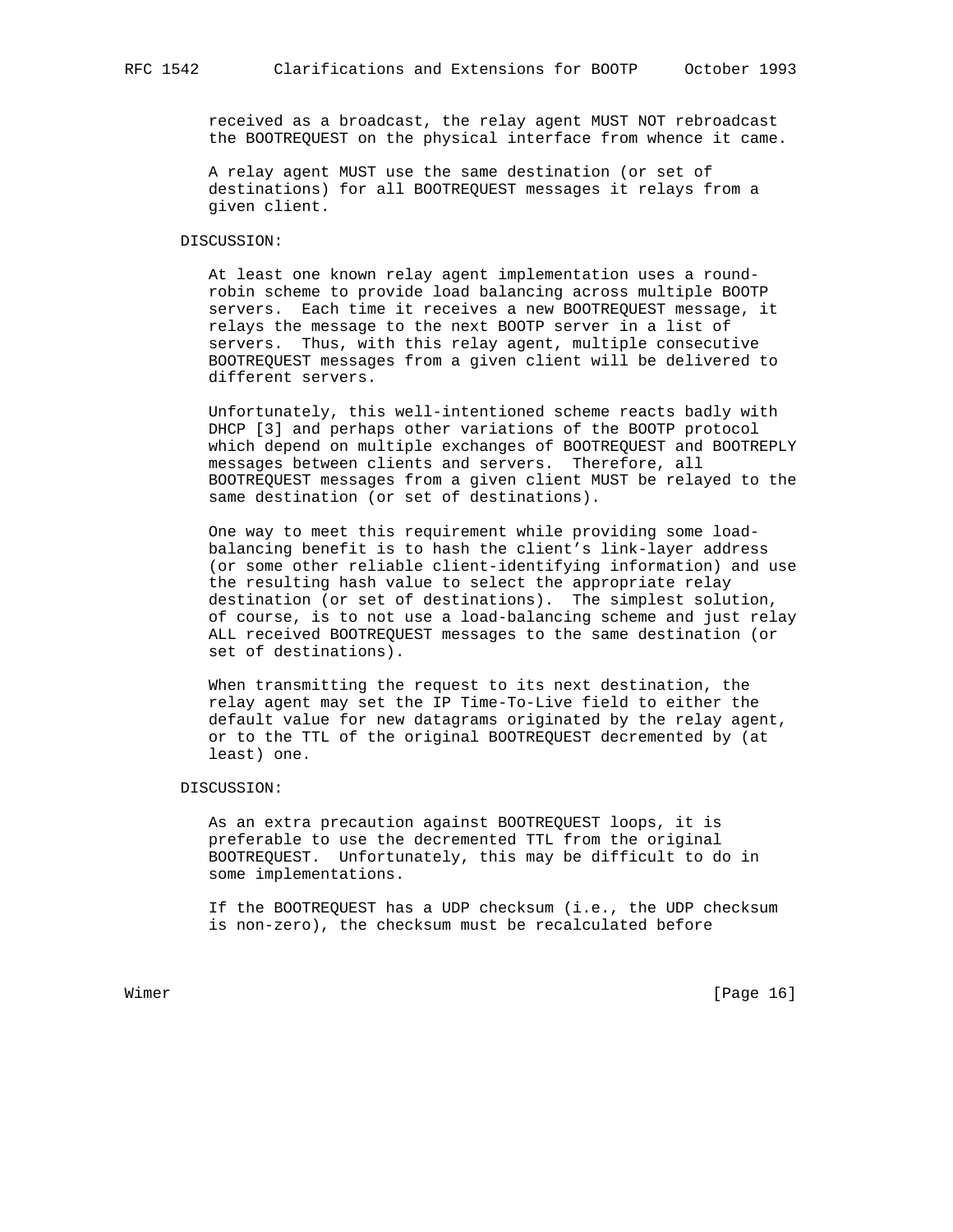transmitting the request.

#### 4.1.2 BOOTREPLY Messages

 BOOTP relay agents relay BOOTREPLY messages only to BOOTP clients. It is the responsibility of BOOTP servers to send BOOTREPLY messages directly to the relay agent identified in the 'giaddr' field. Therefore, a relay agent may assume that all BOOTREPLY messages it receives are intended for BOOTP clients on its directly-connected networks.

 When a relay agent receives a BOOTREPLY message, it should examine the BOOTP 'giaddr', 'yiaddr', 'chaddr', 'htype', and 'hlen' fields. These fields should provide adequate information for the relay agent to deliver the BOOTREPLY message to the client.

 The 'giaddr' field can be used to identify the logical interface from which the reply must be sent (i.e., the host or router interface connected to the same network as the BOOTP client). If the content of the 'giaddr' field does not match one of the relay agent's directly-connected logical interfaces, the BOOTREPLY messsage MUST be silently discarded.

 The 'htype', 'hlen', and 'chaddr' fields supply the link-layer hardware type, hardware address length, and hardware address of the client as defined in the ARP protocol [4] and the Assigned Numbers document [6]. The 'yiaddr' field is the IP address of the client, as assigned by the BOOTP server.

 The relay agent SHOULD examine the newly-defined BROADCAST flag (see Sections 2.2 and 3.1.1 for more information). If this flag is set to 1, the reply SHOULD be sent as an IP broadcast using the IP limited broadcast address 255.255.255.255 as the IP destination address and the link-layer broadcast address as the link-layer destination address. If the BROADCAST flag is cleared (0), the reply SHOULD be sent as an IP unicast to the IP address specified by the 'yiaddr' field and the link-layer address specified in the 'chaddr' field. If unicasting is not possible, the reply MAY be sent as a broadcast, in which case it SHOULD be sent to the link-layer broadcast address using the IP limited broadcast address 255.255.255.255 as the IP destination address.

DISCUSSION:

 The addition of the BROADCAST flag to the protocol is a workaround to help promote interoperability with certain client implementations.

Wimer [Page 17]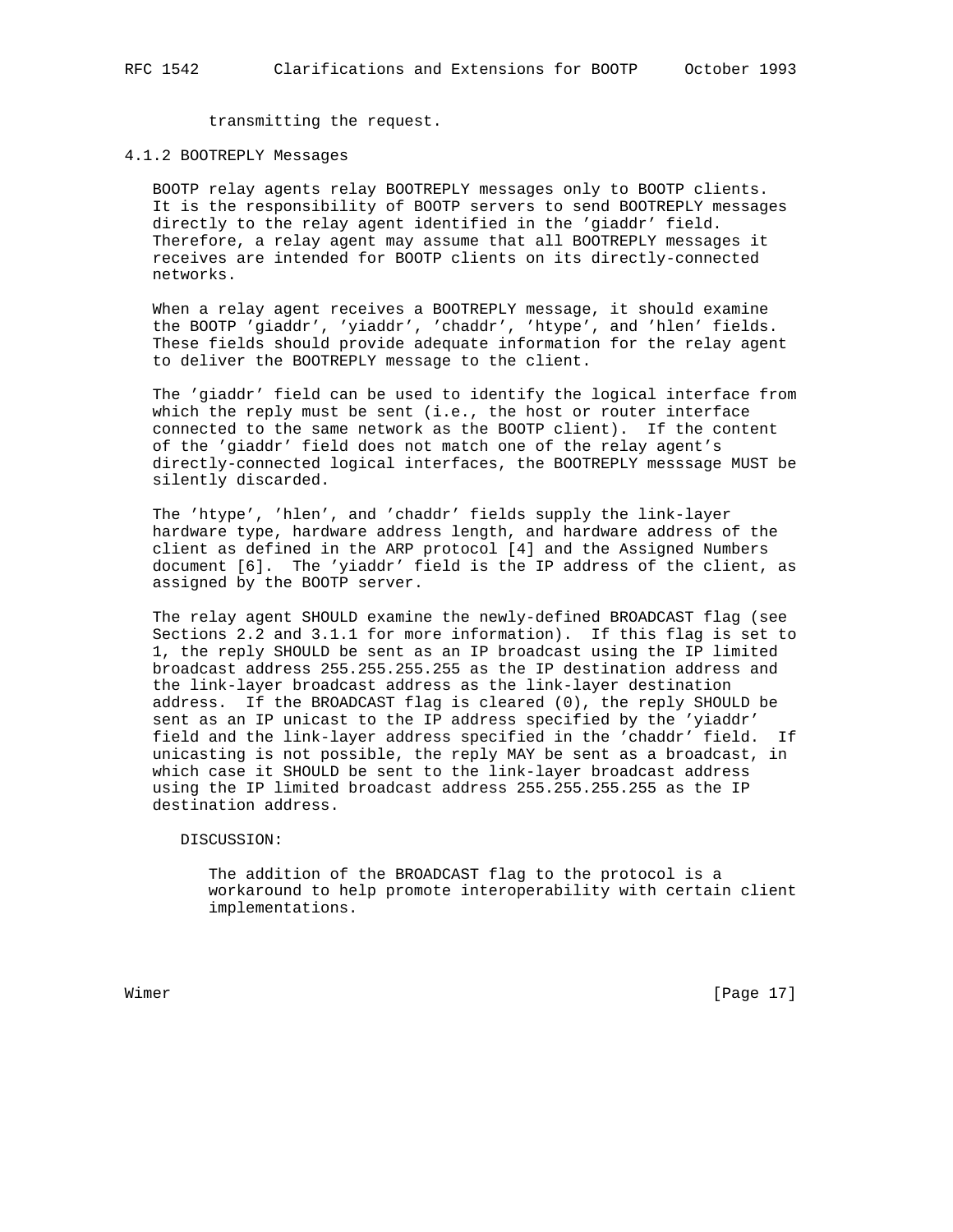Note that since the 'flags' field was previously defined in [1] simply as an "unused" field, it is possible that old client or server implementations may accidentally and unknowingly set the new BROADCAST flag. It is actually expected that such implementations will be rare (most implementations seem to zero-out this field), but interactions with such implementations must nevertheless be considered. If an old client or server does set the BROADCAST flag to 1 incorrectly, conforming relay agents will generate broadcast BOOTREPLY messages to the corresponding client. The BOOTREPLY messages should still properly reach the client, at the cost of one (otherwise unnecessary) additional broadcast. This, however, is no worse than a server or relay agent which always broadcasts its BOOTREPLY messages.

 Older client or server implementations which accidentally set the BROADCAST flag SHOULD be corrected to properly comply with this newer specification.

 All BOOTP fields MUST be preserved intact. The relay agent MUST NOT modify any BOOTP field of the BOOTREPLY message when relaying it to the client.

 The reply MUST have its UDP destination port set to BOOTPC (68).

 If the BOOTREPLY has a UDP checksum (i.e., the UDP checksum is non-zero), the checksum must be recalculated before transmitting the reply.

# 5. BOOTP Server Behavior

 This section provides clarifications on the behavior of BOOTP servers.

### 5.1 Reception of BOOTREQUEST Messages

 All received UDP messages whose UDP destination port number is BOOTPS (67) are considered for processing by the BOOTP server.

 Hosts and routers are usually required to silently discard incoming datagrams containing illegal IP source addresses. This is generally known as "Martian address filtering." One of these illegal addresses is 0.0.0.0 (or actually anything on network 0). However, hosts or routers which support a BOOTP server MUST accept for local delivery to the server BOOTREQUEST messages whose IP source address is 0.0.0.0. BOOTREQUEST messages from legal IP source addresses MUST also be accepted.

Wimer [Page 18]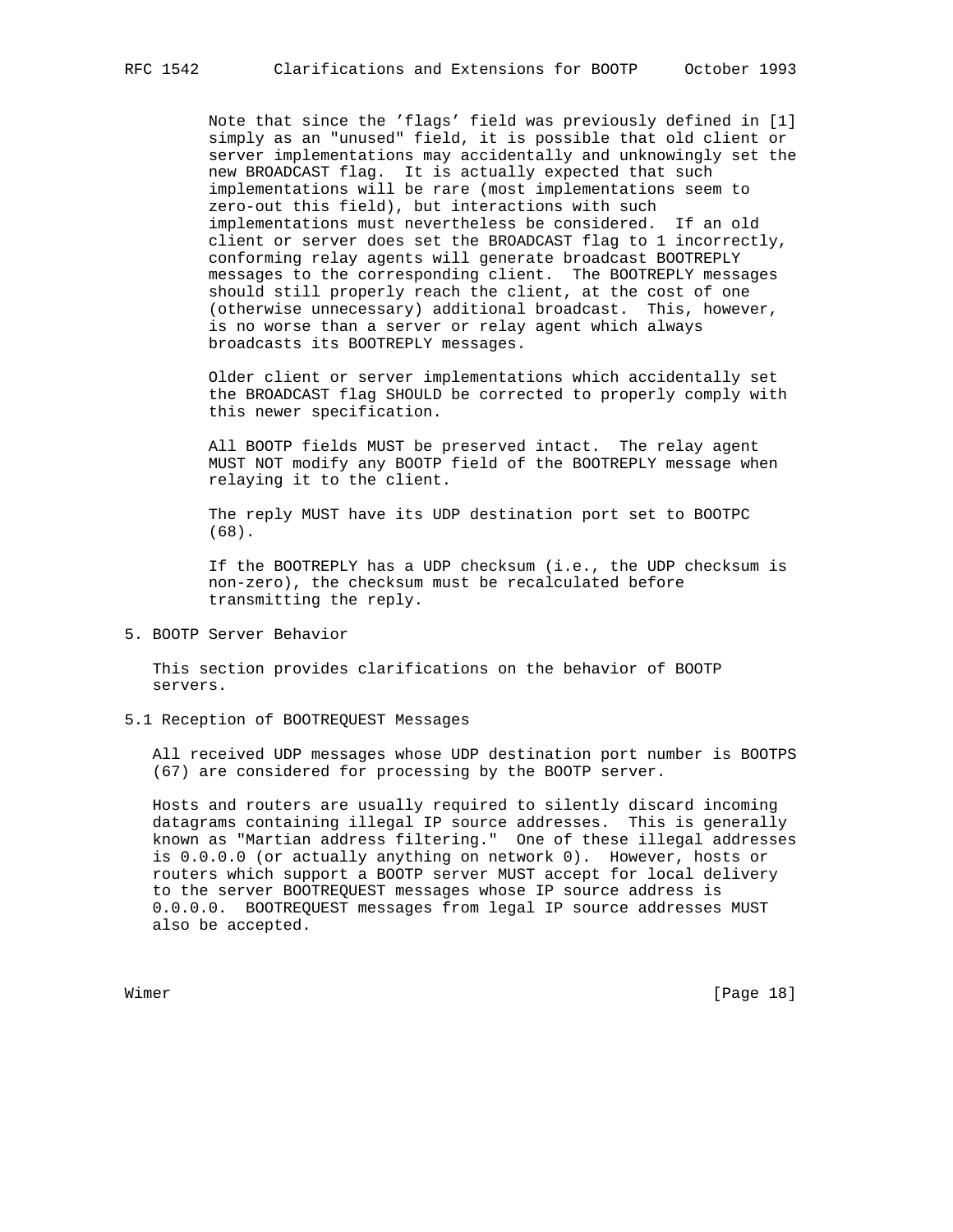A BOOTP server MUST silently discard any received UDP messages whose UDP destination port number is BOOTPC (68).

### DISCUSSION:

 There should be no need for a BOOTP server to process messages addressed to the BOOTPC port. Careful reading of the original BOOTP specification [1] will show this.

 The consistency checks specified in Section 2.1 SHOULD be performed by the BOOTP server. BOOTP messages not meeting these consistency checks MUST be silently discarded.

5.2 Use of the 'secs' field

 When the BOOTP server receives a BOOTREQUEST message, it MAY use the value of the 'secs' (seconds since client began booting) field of the request as a factor in deciding whether and/or how to reply to the request.

DISCUSSION:

 To date, this feature of the BOOTP protocol has not necessarily been shown to be useful. See Section 3.2 for a discussion.

5.3 Use of the 'ciaddr' field

 There have been various client interpretations of the 'ciaddr' field for which Section 3.3 should be consulted. A BOOTP server SHOULD be prepared to deal with these varying interpretations. In general, the 'ciaddr' field SHOULD NOT be trusted as a sole key in identifying a client; the contents of the 'ciaddr', 'chaddr', 'htype', and 'hlen' fields, and probably other information (perhaps in the 'file' and 'vend' fields) SHOULD all be considered together in deciding how to respond to a given client.

 BOOTP servers SHOULD preserve the contents of the 'ciaddr' field in BOOTREPLY messages; the contents of 'ciaddr' in a BOOTREPLY message SHOULD exactly match the contents of 'ciaddr' in the corresponding BOOTREQUEST message.

#### DISCUSSION:

 It has been suggested that a client may wish to use the contents of 'ciaddr' to further verify that a particular BOOTREPLY message was indeed intended for it.

Wimer [Page 19]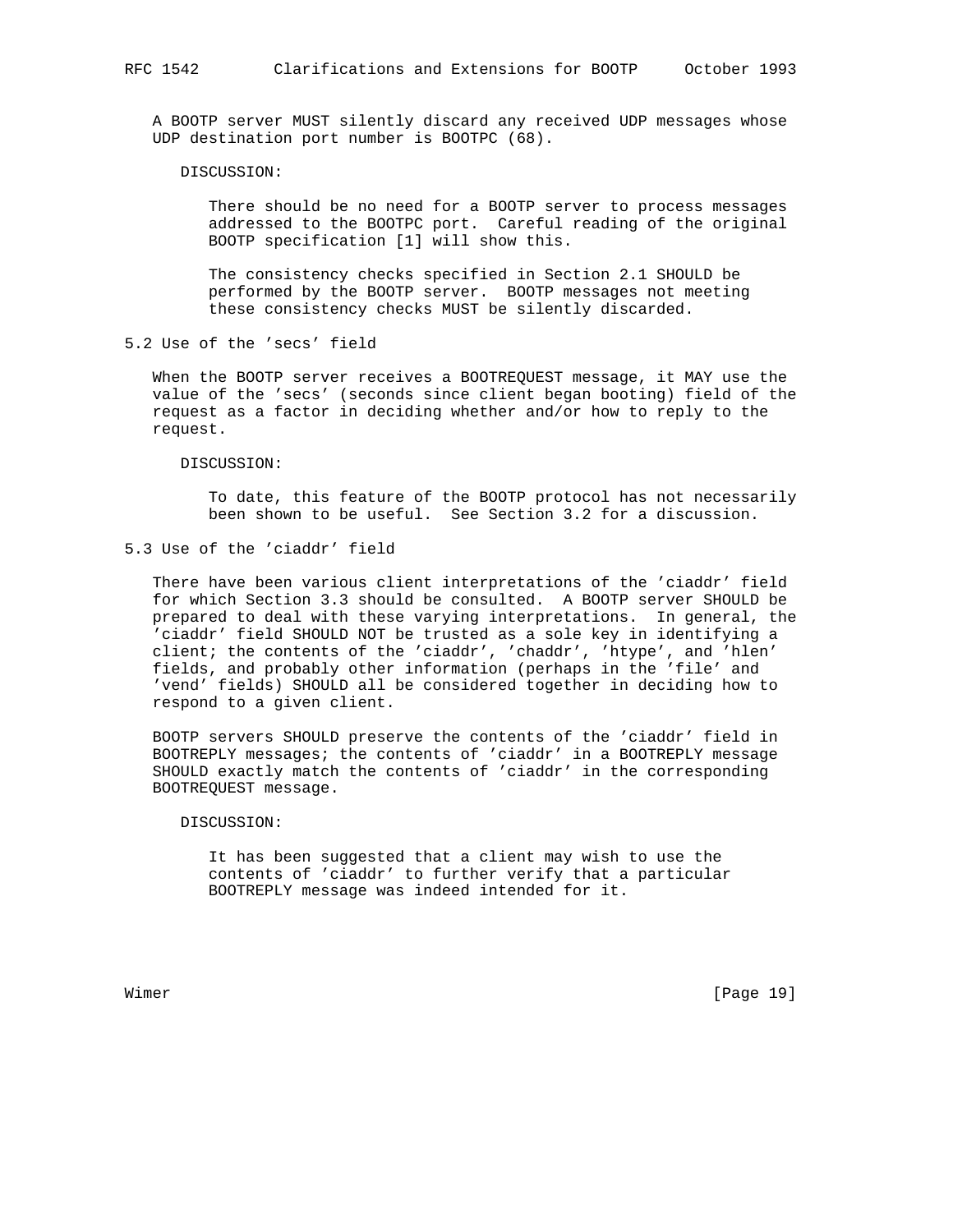# 5.4 Strategy for Delivery of BOOTREPLY Messages

 Once the BOOTP server has created an appropriate BOOTREPLY message, that BOOTREPLY message must be properly delivered to the client.

 The server SHOULD first check the 'ciaddr' field. If the 'ciaddr' field is non-zero, the BOOTREPLY message SHOULD be sent as an IP unicast to the IP address identified in the 'ciaddr' field. The UDP destination port MUST be set to BOOTPC (68). However, the server MUST be aware of the problems identified in Section 3.3. The server MAY choose to ignore the 'ciaddr' field and act as if the 'ciaddr' field contains 0.0.0.0 (and thus continue with the rest of the delivery algorithm below).

 The server SHOULD next check the 'giaddr' field. If this field is non-zero, the server SHOULD send the BOOTREPLY as an IP unicast to the IP address identified in the 'giaddr' field. The UDP destination port MUST be set to BOOTPS (67). This action will deliver the BOOTREPLY message directly to the BOOTP relay agent closest to the client; the relay agent will then perform the final delivery to the client. If the BOOTP server has prior knowledge that a particular client cannot receive unicast BOOTREPLY messages (e.g., the network manager has explicitly configured the server with such knowledge), the server MAY set the newly-defined BROADCAST flag to indicate that relay agents SHOULD broadcast the BOOTREPLY message to the client. Otherwise, the server MUST preserve the state of the BROADCAST flag so that the relay agent can correctly act upon it.

 If the 'giaddr' field is set to 0.0.0.0, then the client resides on one of the same networks as the BOOTP server. The server SHOULD examine the newly-defined BROADCAST flag (see Sections 2.2, 3.1.1 and 4.1.2 for more information). If this flag is set to 1 or the server has prior knowledge that the client is unable to receive unicast BOOTREPLY messages, the reply SHOULD be sent as an IP broadcast using the IP limited broadcast address 255.255.255.255 as the IP destination address and the link-layer broadcast address as the link-layer destination address. If the BROADCAST flag is cleared (0), the reply SHOULD be sent as an IP unicast to the IP address specified by the 'yiaddr' field and the link-layer address specified in the 'chaddr' field. If unicasting is not possible, the reply MAY be sent as a broadcast in which case it SHOULD be sent to the link layer broadcast address using the IP limited broadcast address 255.255.255.255 as the IP destination address. In any case, the UDP destination port MUST be set to BOOTPC (68).

Wimer [Page 20]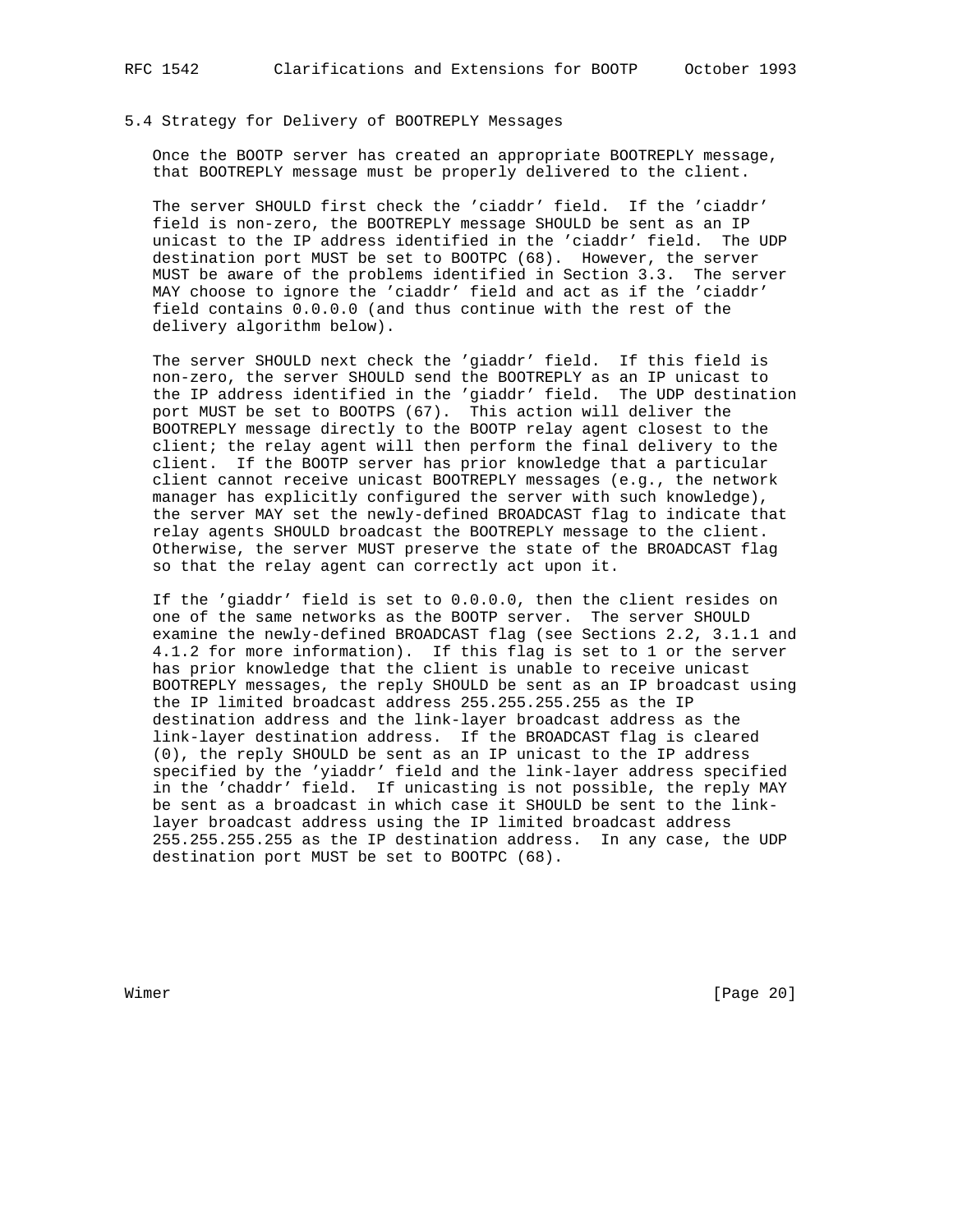DISCUSSION:

 The addition of the BROADCAST flag to the protocol is a workaround to help promote interoperability with certain client implementations.

 The following table summarizes server delivery decisions for BOOTREPLY messages based upon information in BOOTREQUEST messages:

 BOOTREQUEST fields BOOTREPLY values for UDP, IP, link-layer +-----------------------+-----------------------------------------+ | 'ciaddr' 'giaddr' B | UDP dest IP destination link dest | +-----------------------+-----------------------------------------+ | non-zero X X | BOOTPC (68) 'ciaddr' normal | | 0.0.0.0 non-zero X | BOOTPS (67) 'giaddr' normal | | 0.0.0.0 0.0.0.0 0 | BOOTPC (68) 'yiaddr' 'chaddr' | | 0.0.0.0 0.0.0.0 1 | BOOTPC (68) 255.255.255.255 broadcast | +-----------------------+-----------------------------------------+

- B = BROADCAST flag
- X = Don't care
- normal = determine from the given IP destination using normal IP routing mechanisms and/or ARP as for any other normal datagram

Acknowledgements

 The author would like to thank Gary Malkin for his contribution of the "BOOTP over IEEE 802.5 Token Ring Networks" section, and Steve Deering for his observations on the problems associated with the 'giaddr' field.

 Ralph Droms and the many members of the IETF Dynamic Host Configuration and Router Requirements working groups provided ideas for this memo as well as encouragement to write it.

 Philip Almquist and David Piscitello offered many helpful suggestions for improving the clarity, accuracy, and organization of this memo. These contributions are graciously acknowledged.

Wimer [Page 21]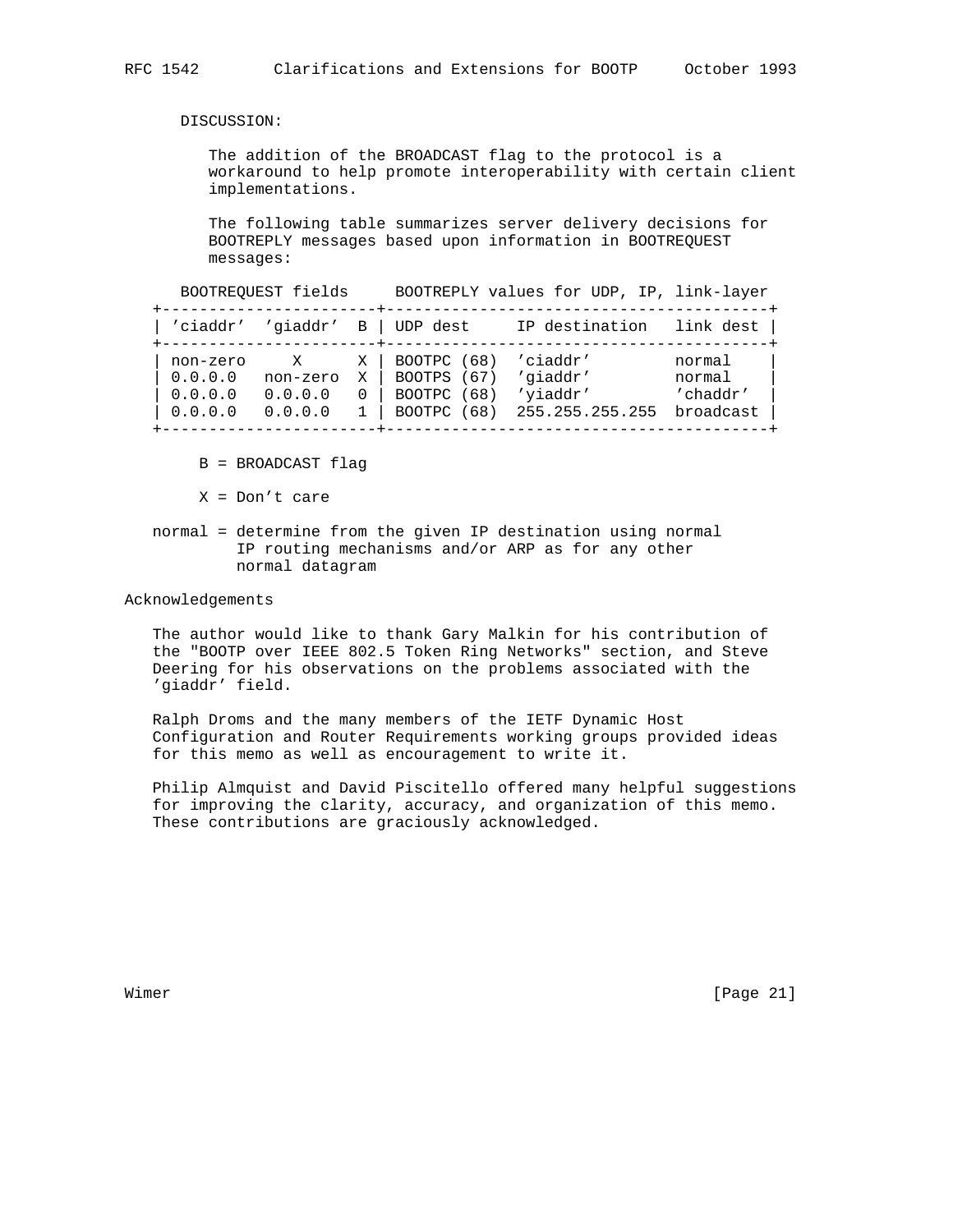RFC 1542 Clarifications and Extensions for BOOTP October 1993

#### References

- [1] Croft, B., and J. Gilmore, "Bootstrap Protocol (BOOTP)", RFC 951, Stanford University and Sun Microsystems, September 1985.
- [2] Reynolds, J., "BOOTP Vendor Information Extensions", RFC 1497, USC/Information Sciences Institute, August 1993. This RFC is occasionally reissued with a new number. Please be sure to consult the latest version.
- [3] Droms, R., "Dynamic Host Configuration Protocol", RFC 1541, Bucknell University, October 1993.
- [4] Plummer, D., "An Ethernet Address Resolution Protocol", STD 37, RFC 826, MIT, November 1982.
	- [5] Deering, S., "ICMP Router Discovery Messages", RFC 1256, Xerox PARC, September 1991.
	- [6] Reynolds, J., and J. Postel, "Assigned Numbers", STD 2, RFC 1340, USC/Information Sciences Institute, July, 1992. This RFC is periodically reissued with a new number. Please be sure to consult the latest version.